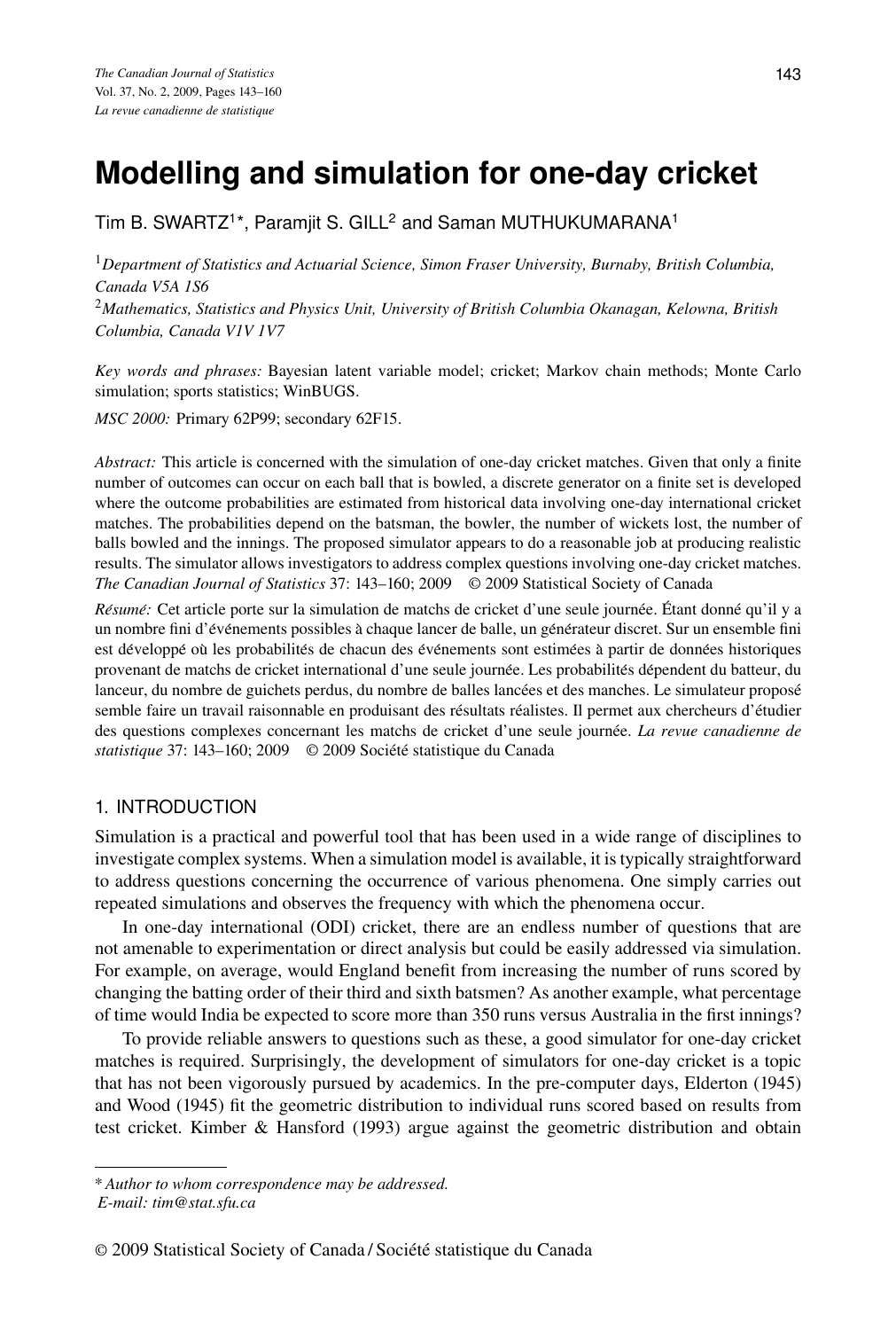probabilities for selected ranges of individual scores in test cricket using product-limit estimators. More recently, Dyte (1998) simulates batting outcomes between a specified test batsman and bowler using career batting and bowling averages as the key inputs without regard to the state of the match (e.g., the score, the number of wickets lost, the number of overs completed). Bailey & Clarke (2004, 2006) investigate the impact of various factors on the outcome of ODI cricket matches. Some of the more prominent factors include home ground advantage, team quality (class) and current form. Their analysis is based on the modelling of runs using the normal distribution.

In a non-academic setting, there are currently more than 100 cricket games that have been developed for use on personal computers and gaming stations where some of the games rely on simulation techniques (see www.cricketgames.com/games/index.htm for a comprehensive survey of games and reviews). However, in all of the games that we have inspected, the details of the simulation procedures have not been revealed. Moreover, the games that we have inspected suffer in various ways from a lack of realism.

One-day cricket was introduced in the 1960s as an alternative to traditional forms of cricket that may take up to 5 days to complete. With more aggressive batting, colourful uniforms and fewer matches ending in draws, one-day cricket has become extremely popular. The ultimate event in ODI cricket takes place every 4 years where the World Cup of Cricket is contested.

One-day cricket has some similarities with the sport of baseball. The game is played between two teams of 11 players where a batting team attempts to score runs against a fielding team until the first *innings* terminates. At this stage, the fielding team goes "to bat" and attempts to score more runs before the second innings terminates. A bowler on the fielding team "bowls" balls in groups of six referred to as *overs*. Bowling takes place only from one end of the *pitch* during an over, and the bowling end changes on the subsequent over. A batsman on the batting team faces a bowled ball with a bat and attempts to score *runs*. Runs are scored by running between two *stumps* located at opposite ends of the pitch. The running aspect involves two batsmen known as a *partnership* where each partner is running to the opposite stump. They may score 0*,...,* 6 runs according to the number of traversals between the stumps. Therefore, the batsman in the partnership who is located at the batting end faces the next ball. An innings terminates when either 50 overs are completed or 10 *wickets* are lost. A loss of a wicket can occur in various ways with the three most common being (i) a ball is caught in midair after having been batted, (ii) a bowled ball hits the stump located behind the batsman, and (iii) a batsman is *run-out* before reaching the nearest stump. When a wicket is lost, a new batsman is introduced in the batting order. This is a very brief introduction to the rules of one-day cricket, and more information is provided in the article as required. More detail on the rules (laws) of cricket is available from the Lord's website (www.lords.org).

In this article, we develop a simulator for one-day cricket matches. The approach extends the work of Swartz et al. (2006) who investigate the problem of optimal batting orders in oneday cricket for the first innings. Whereas the model used in Swartz et al. (2006) ignores the effect of bowlers, the model used in this article is more realistic in that specific batsman/bowler combinations are considered. In addition, we now provide a method of generating runs in the second innings. Given that only a finite number of outcomes can occur on each ball that is bowled, a discrete generator on a finite set is developed where the outcome probabilities are estimated from historical data involving ODI cricket matches. The probabilities depend on the batsman, the bowler, the number of wickets lost, the number of balls bowled and the current score of the match. The probabilities are obtained using a Bayesian latent variable model which is fitted using WinBUGS software (Spiegelhalter et al., 2004).

In Section 2, we develop a simulator for ODI cricket which is based upon a Bayesian latent variable model. Particular attention is given to second innings batting where the state of the match (e.g., score, wickets, overs) affects the aggressiveness of batsmen. In Section 3, we consider the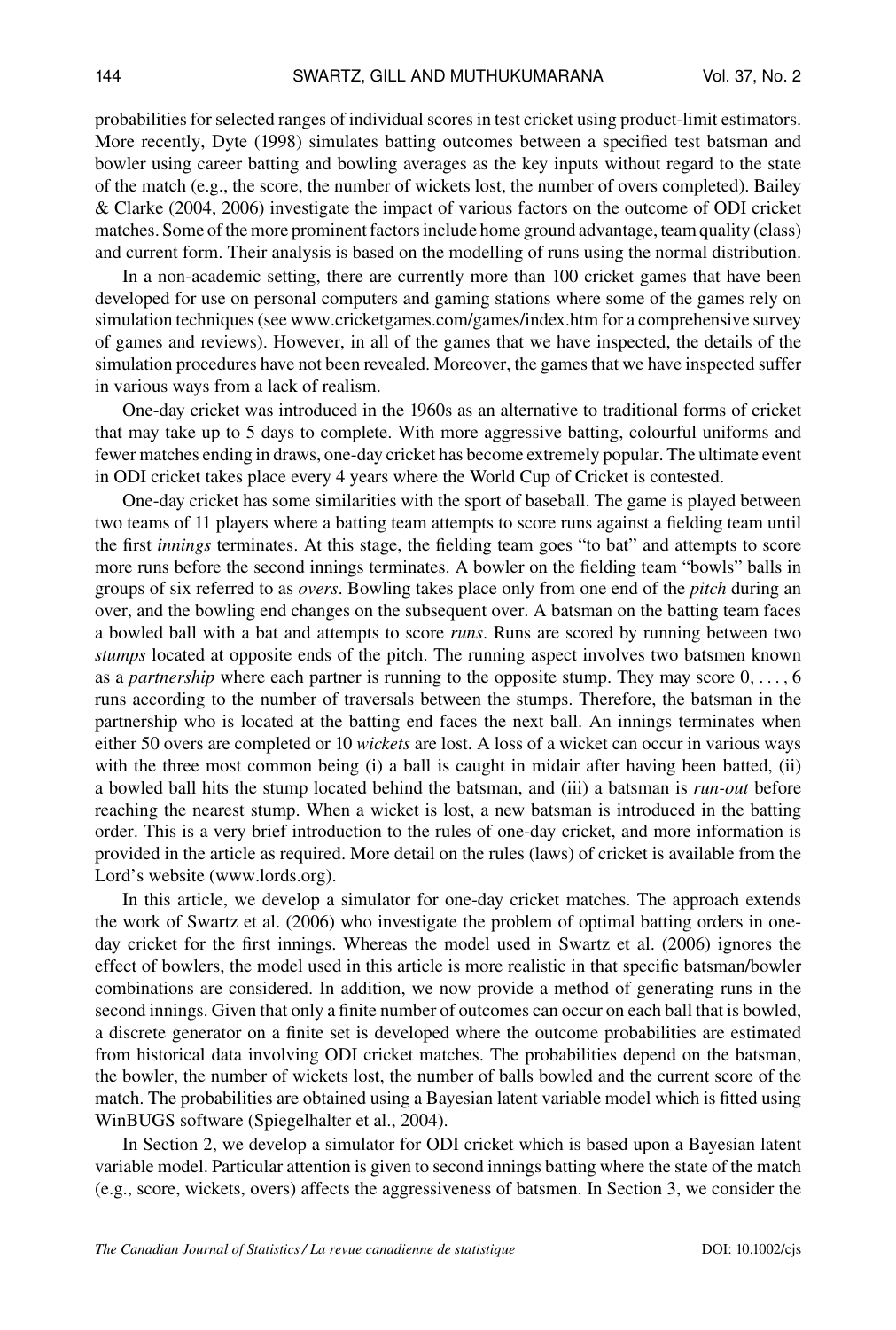adequacy of the approach by comparing simulated results against actual data. The simulator is constructed using data from recent ODI matches. In Section 4, we demonstrate how the simulator can be used to address questions of interest. We conclude with a short discussion in Section 5.

#### 2. SIMULATION

We consider the simulation of runs in the first innings for predetermined batting and bowling orders. We initially investigate the first innings runs since second innings strategies are affected by the number of runs scored in the first innings. By a predetermined batting and bowling order, we mean that a set of rules has been put in place which dictates the batsman and bowler at any given point in the match. These rules could be simple such as maintaining a fixed batting and bowling order. The rules for determining batting and bowling orders could also be very complex. For example, the rules could be Markovian in nature where a specified bowler may be substituted at a state in the match dependent upon the number of wickets lost, the number of overs, the number of runs and the current batsmen. The key point is that they need to be specified in advance for the purpose of simulation.

In one-day cricket, there are a finite number of outcomes arising from each ball bowled. Suppose that the first innings terminate on the *m*th ball bowled where  $m \leq 300$ . Ignoring certain rare events (such as scoring 5 runs), and temporarily ignoring wide-balls and no-balls, let  $X_b$ denote the outcome of the *b*th ball bowled,  $b = 1, \ldots, m$  where

|  | $\int 1$ if a wicket is taken                                                                     |  |
|--|---------------------------------------------------------------------------------------------------|--|
|  | 2 if the batsman scores $0$ runs                                                                  |  |
|  |                                                                                                   |  |
|  | 3 if the batsman scores 1 run<br>4 if the batsman scores 2 runs<br>5 if the batsman scores 3 runs |  |
|  |                                                                                                   |  |
|  | 6 if the batsman scores 4 runs                                                                    |  |
|  | $\begin{bmatrix} 7 & \text{if the batsman scores } 6 & \text{runs} \end{bmatrix}$                 |  |

and set  $X_{m+1} = \cdots = X_{300} = 0$ . Note that the coding in (1) includes the possibility of scoring due to byes and and leg byes. Byes and leg byes occur when the batsman has not hit the ball with his bat but decides to run.

Using square brackets to generically denote probability mass functions, the joint distribution of  $X_1, \ldots, X_{300}$  can be written as

$$
[X_1, \ldots, X_{300}] = [X_{300} \mid X_0, \ldots, X_{299}] [X_{299} \mid X_0, \ldots, X_{298}] \cdots [X_2 \mid X_0, X_1] [X_1 \mid X_0] \tag{2}
$$

where we define  $X_0 = 0$  for notational convenience. Note that the conditional probabilities in (2) suggest that the scoring distribution for a given ball depends on the scoring up to that point in time in the first innings. The proposed simulation algorithm is facilitated by the structure in (2) whereby the first outcome  $X_1$  is generated for the first ball bowled, then the second outcome  $X_2$  is generated for the second ball bowled conditional on  $X_1$ . The first innings continue until either the overs are completed ( $b = 300$ ) or all wickets are lost (wickets  $= 10$ ). Let *v* denote the probability of a wide-ball or a no-ball. The simulation algorithm generates a uniform $(0,1)$  random variable  $u$ , and if  $u < v$ , this signals a wide-ball or no-ball condition. In this case, a single run is added to the batting team but the ball is not counted. In addition, further runs may be scored on the no-ball or wide-ball according to the probability  $\phi_k$  for the *k*th outcome,  $k = 1, \ldots, 7$ . The following simulation algorithm generates the number of runs *R* scored in the first innings: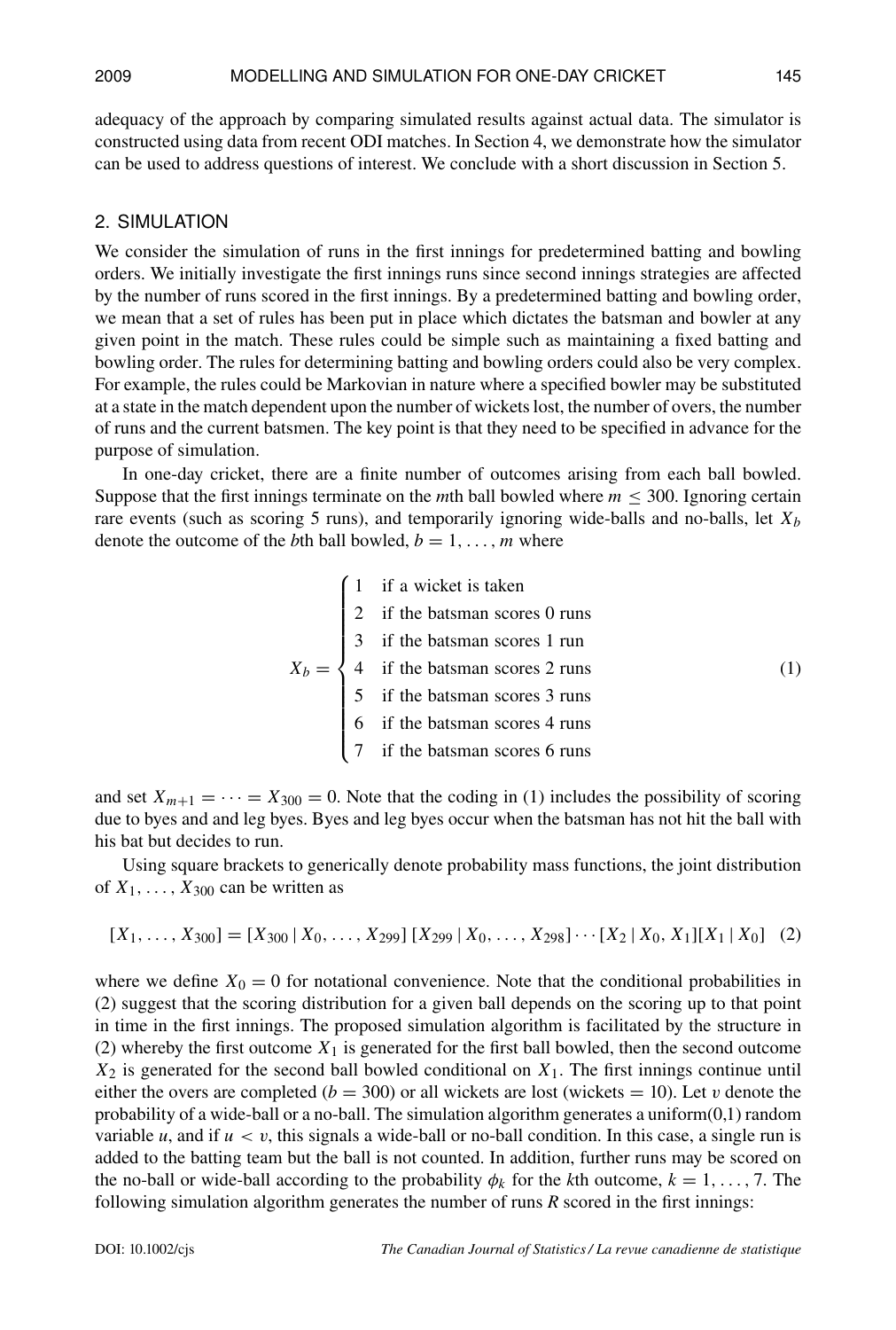```
wickets = 0R = 0for b = 1, \ldots, 300if wickets = 10then
X_b = 0else
generate u \sim uniform(0, 1) \starif u < vthen
   generate Y ∼ multinomial(1, \phi_1, \ldots, \phi_7)
   R \leftarrow R + 1 + I(Y = 3) + 2I(Y = 4) + 3I(Y = 5) + 4I(Y = 6) + 6I(Y = 7)go to step -

else
   generate X_b \sim [X_b | X_0, \ldots, X_{b-1}]R \leftarrow R + I(X_b = 3) + 2I(X_b = 4) + 3I(X_b = 5) + 4I(X_b = 6) + 6I(X_b = 7)wickets \leftarrow wickets + I(X_b = 1)
```
For the sake of simplicity, the above algorithm does not distinguish a run-out from other forms of wickets. Runs may still be accumulated on a ball prior to a run-out, and the dismissed batsman may be either of the two batsmen in the partnership. We remark that we have estimated the probability of run-outs and have accounted for run-outs in our Fortran implementation of the above algorithm. The proposed simulation algorithm is simple and requires only that we be able to generate from the multinomial(1,  $\phi_1, \ldots, \phi_\tau$ ) distribution and the conditional finite discrete distributions given by  $[X_b | X_0, \ldots, X_{b-1}]$ . In the following subsection, we describe a method to compute the conditional distributions by modelling ball by ball outcomes in one-day cricket matches.

## 2.1. Modelling

The conditional distributions  $[X_b | X_0, \ldots, X_{b-1}]$  depend on many factors including

- the batsman;
- the bowler:
- the number of wickets lost;
- the number of balls bowled;
- the current score of the match;
- the opposing team;
- the location of the match;
- the coach's advice;
- the condition of the pitch, etc.

For the first innings, we consider the first four factors and define  $p_{ijwbk}$  as the probability corresponding to outcome  $k = 1, \ldots, 7$  as described in (1), where the *i*th batsman,  $i = 1, \ldots, I$ faces the *j*th bowler,  $j = 1, \ldots, J$  when  $w = 0, \ldots, 9$  wickets have been lost and the *b*th ball is about to be bowled,  $b = 1, \ldots, 300$ . Since wide-balls and no-balls have been excluded as possible outcomes of  $X_b$ , we have  $\sum_k p_{ijwbk} = 1$  for all *i*, *j*, *w*, *b*. With estimates  $\hat{p}_{ijwbk}$ , the simulation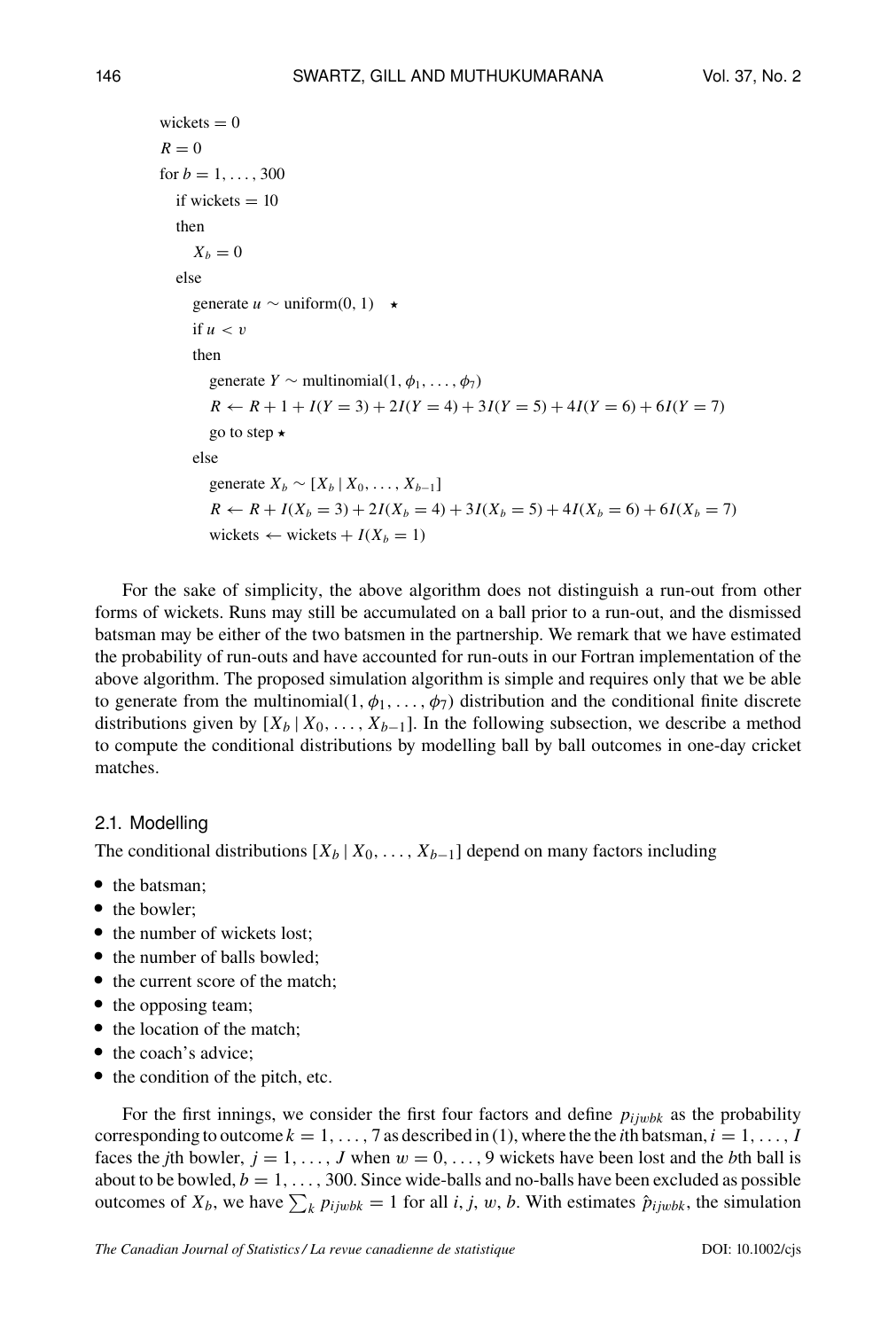algorithm generates outcomes according to

$$
Prob(X_b = k | X_0, \dots, X_{b-1}) = \hat{p}_{ijwbk}.
$$
\n(3)

Our data are based on 472 ODI matches from January 2001 until July 2006 amongst the 10 full member nations of the International Cricket Council (ICC). These matches are those for which ball by ball commentary is available on the Cricinfo website (www.cricinfo.com) and include almost all matches amongst the 10 nations during the specified time period. We note that a Powerplay rule was introduced for a 10-month trial period beginning August 2005 and the Supersub rule was introduced for a portion of the trial period. Although we believe that these temporary rules had some effect on scoring, we do not account for the presence and absence of the temporary rules in our modelling. In the 472 matches,  $257,922$  balls were bowled involving  $I = 435$  batsman and  $J = 360$  bowlers. In the first innings, 138,439 balls were bowled. In Table 1, we record the number of matches for which data were collected on the ICC teams. Except Bangladesh, we observe that there is reasonable balance in the number of matches played.

Over these matches, we calculate  $\hat{v} = 8289/257,922 = 0.032$  as the total number of wideballs and no-balls divided by the total number of balls bowled. The conditional probabilities  $\phi_k$ are similarly estimated by frequencies.

Before describing the model used in the estimation of  $p_{i j w b k}$ , we offer some preliminary comments based on our experience in fitting numerous models over several years. Most importantly, our goal is to obtain a model which fits well and provides a realistic simulator. With regard to estimation and prediction, there are many situations for which data do not exist. For example, a given batsman *i* may never have faced a given bowler *j* in the third over when two wickets are lost. To predict what may happen in these situations it is necessary to borrow information from similar situations. For example, it is relevant in the above problem to consider how other batsman/bowler combinations fared in the third over when two wickets are lost, and it is also relevant to consider how batsman *i* fared against bowler *j* in other stages of a match. With nearly 1,000 batsmen and bowlers, our experience suggests that it is not a good idea to have multiple parameters for each batsman and bowler since this leads to excessive parameterization. When the number of parameters is excessive, computation may be overwhelming and unreliable estimates may arise. We strive for parsimonious model building, assigning only a single parameter to each batsman and assigning only a single parameter to each bowler.

| ICC nation         | Number of matches |
|--------------------|-------------------|
| Australia          | 106               |
| Bangladesh         | 48                |
| England            | 89                |
| India              | 125               |
| New Zealand        | 94                |
| Pakistan           | 108               |
| South Africa       | 101               |
| Sri Lanka          | 118               |
| <b>West Indies</b> | 77                |
| Zimbabwe           | 78                |

Table 1: The number of ODI matches for which data were collected on the ICC teams.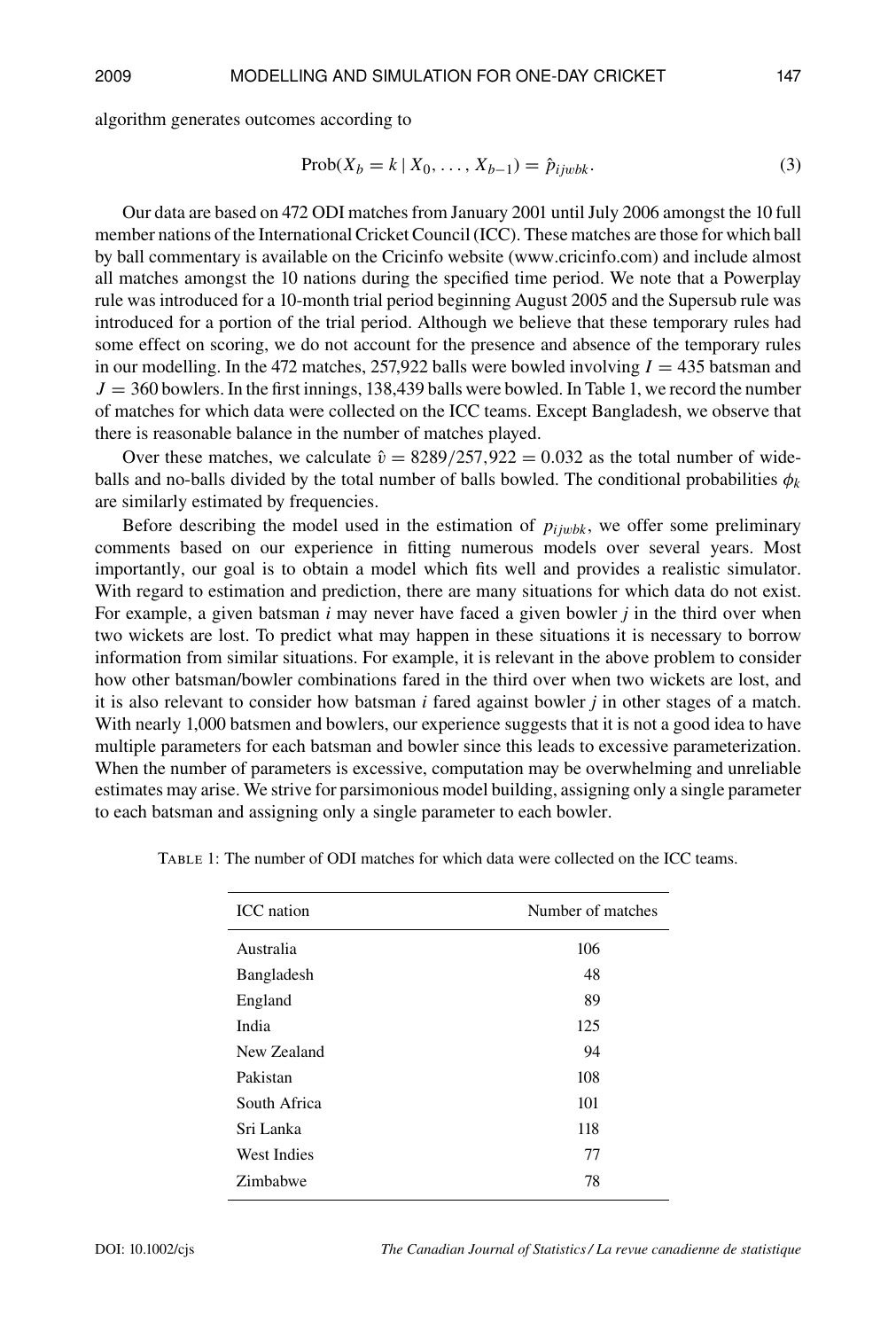To obtain the estimates  $\hat{p}_{ijwbk}$  in (3), we develop a Bayesian latent variable model which is related to the classical cumulative-logit models for ordinal responses (Agresti, 2002). We initially assume that batting is taking place in the first innings and we temporarily ignore the state of the first innings (e.g., the number of overs completed and the number of wickets lost). We imagine that there is a latent continuous variable *U* which describes the "quality" of the batting outcome. For example, one might imagine that a ball batted near a fielder has a lower rating than a similar ball batted slightly further away from the fielder. Although *U* is unobserved (latent), there is an observed data variable *X* which is related to *U* as follows:

| $X = 1$ (dismissal) $\Leftrightarrow a_0 < U \le a_1$ |                                    |
|-------------------------------------------------------|------------------------------------|
| $X = 2$ (0 runs)                                      | $\Leftrightarrow a_1 < U \leq a_2$ |
| $X = 3$ (1 runs)                                      | $\Leftrightarrow a_2 < U \leq a_3$ |
| $X = 4$ (2 runs)                                      | $\Leftrightarrow a_3 < U \leq a_4$ |
| $X = 5$ (3 runs)                                      | $\Leftrightarrow a_4 < U \leq a_5$ |
| $X = 6$ (4 runs)                                      | $\Leftrightarrow a_5 < U \le a_6$  |
| $X = 7$ (6 runs)                                      | $\Leftrightarrow a_6 < U \le a_7$  |

where  $-\infty = a_0 < a_1 < \cdots < a_6 < a_7 = \infty$ . Note that increasing values of *X* correspond to higher quality of batting outcomes and that  $a_1, \ldots, a_6$  are unknown parameters.

We now define a single batsman characteristic  $\mu_i^{(1)}$  for the *i*th batsman and a single bowler characteristic  $\mu_j^{(2)}$  for the *j*th bowler. We assume that the quality of the batting outcome *U* is expressed as

$$
U = \mu_i^{(1)} - \mu_j^{(2)} + \epsilon \tag{4}
$$

where  $\mu^{(1)} = 0$  represents an average batsmen,  $\mu^{(2)} = 0$  represents an average bowler and  $\epsilon$  is a random variable whose distribution determines the quality of the batting outcome for an average batsman and an average bowler. From (4), we observe that a good batsman ( $\mu_i^{(1)} > 0$ ) increases the quality of the batting outcome. Similarly, a good bowler  $(\mu_j^{(2)} > 0)$  decreases the quality of the batting outcome. Letting *F* denote the distribution function of  $\epsilon$ , we write

$$
\text{Prob}(X \le k) = \text{Prob}(U \le a_k)
$$
\n
$$
= \text{Prob}\left(\mu_i^{(1)} - \mu_j^{(2)} + \epsilon \le a_k\right)
$$
\n
$$
= \text{Prob}\left(\epsilon \le a_k - \mu_i^{(1)} + \mu_j^{(2)}\right)
$$
\n
$$
= F\left(a_k - \mu_i^{(1)} + \mu_j^{(2)}\right)
$$
\n(5)

for the batting outcome  $k = 1, \ldots, 7$ .

To gain a better appreciation of the model given by (5), refer to Figure 1 where the density function of the logistic distribution (i.e.,  $F(\epsilon) = 1/(1 + \exp(-\epsilon))$ ) has been chosen using typical values of  $a_1, \ldots, a_6$ . The logistic distribution is symmetric about 0 and has longer tails than the normal distribution. We observe that the area under the density function between *ak*−<sup>1</sup> and *ak* corresponds to the probability that  $X = k$ . The effect of better batsmen ( $\mu_i^{(1)} > 0$ ) and weaker bowlers ( $\mu_j^{(2)}$  < 0) causes a simultaneous leftward shift in the vertical lines and hence decreases the probability of dismissal and increases the probability of scoring 6 runs.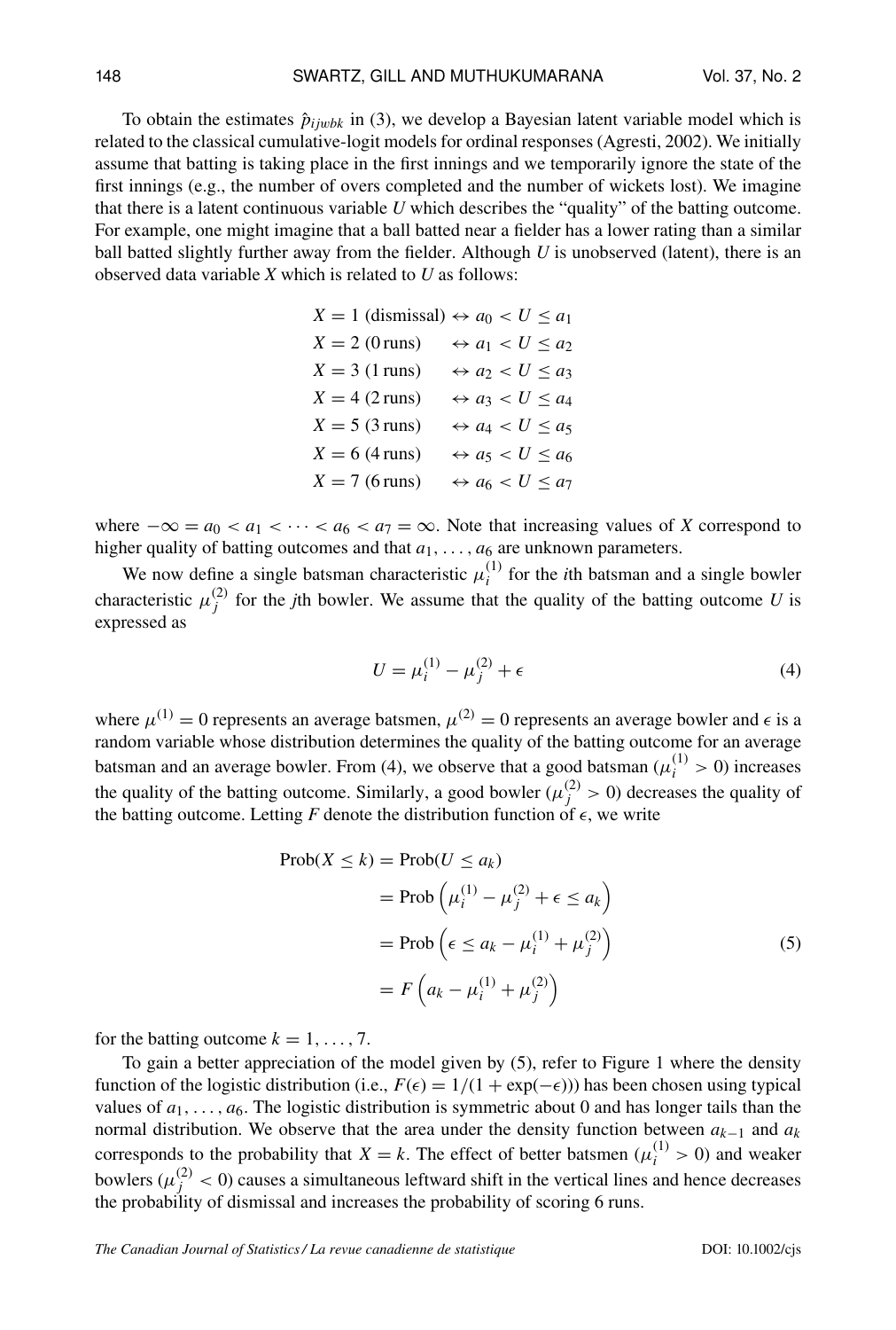

FIGURE 1: Logistic density function and typical parameters for the model in (5).

A difficulty with the model given by (5) is that it does not account for the variability in aggressiveness which batsmen display during the first innings. For example, it is well known that batsmen become more aggressive in the final overs if few wickets have been lost. Increasing aggressiveness corresponds to an increase in the probability of dismissal  $(k = 1)$ , a decrease in the probability of scoring 0 runs  $(k = 2)$  and an increase in the probability of scoring 6 runs  $(k = 7)$ . The effect of increasing aggressiveness on the remaining four outcomes  $k = 3, 4, 5, 6$  is not as obvious and is situation dependent. Note that aggressiveness is a characteristic that affects the parameters  $a_k$  and is different from the quality of batsmen  $\mu_i^{(1)}$  and the quality of bowlers  $\mu_j^{(2)}$ . In the spirit of parsimonious model building, in Table 2 we propose nine situations where aggressiveness is assumed constant. Situations 1, 2, and 3 are motivated by the fielding restriction which is in place during the first 15 overs. We view overs 16–35 as the middle period of the first innings where any change in aggressiveness is due to wickets lost. The final period of the first innings (overs 36–50) can lead to very aggressive batting if few wickets are lost. We note that situations 4, 7, and 8 are particularly rare and the parameters corresponding to these situations may not be well estimated. However, this is not a great concern as simulation rarely takes place during these periods.

| <b>Situation</b> | Over      | Wickets lost | Percentage of dataset $(\%)$ |  |  |  |
|------------------|-----------|--------------|------------------------------|--|--|--|
| 1                | $1 - 15$  | $0 - 3$      | 30.3                         |  |  |  |
| 2                | $16 - 35$ | $0 - 3$      | 25.3                         |  |  |  |
| 3                | $36 - 50$ | $0 - 3$      | 5.0                          |  |  |  |
| $\overline{4}$   | $1 - 15$  | $4 - 6$      | 1.2                          |  |  |  |
| 5                | $16 - 35$ | $4 - 6$      | 14.0                         |  |  |  |
| 6                | $36 - 50$ | $4 - 6$      | 15.2                         |  |  |  |
| 7                | $1 - 15$  | $7 - 9$      | 0.0                          |  |  |  |
| 8                | $16 - 35$ | $7 - 9$      | 1.7                          |  |  |  |
| 9                | $36 - 50$ | $7 - 9$      | 7.3                          |  |  |  |

Table 2: The nine first innings situations where aggressiveness is assumed constant.

The fourth column provides the percentage of balls in the dataset that correspond to the given situation.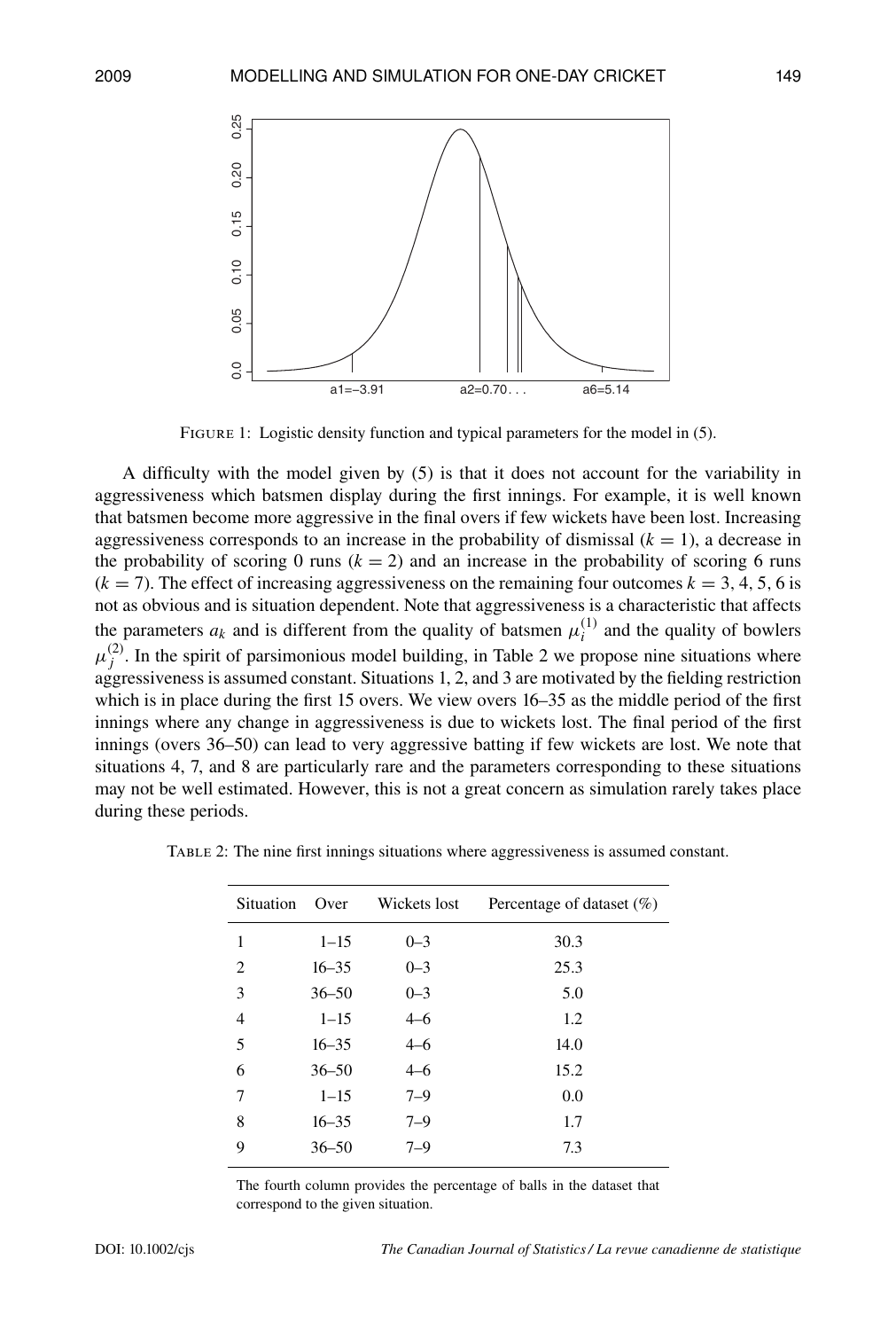Having proposed the nine situations in Table 2, we modify the model given by (5) to take into account the varying levels of aggressiveness. We introduce a new subscript  $l = 1, \ldots, 9$  to denote the nine situations and we note that *l* is really a function of *w* (wickets lost) and *b* (ball currently facing) as indicated in (3). Consider then a batting outcome where batsman *i* faces bowler *j* in the *l*th situation and outcome *k* is recorded. The likelihood contribution due to the event is

$$
F\left(a_{lk} - \mu_i^{(1)} - \Delta_l + \mu_j^{(2)}\right) - F\left(a_{l,k-1} - \mu_i^{(1)} - \Delta_l + \mu_j^{(2)}\right) \tag{6}
$$

where  $\Delta_l = 0$  for  $l = 1, 2, 3, \Delta_l = \Delta^{(1)}$  for  $l = 4, 5, 6$ , and  $\Delta_l = \Delta^{(1)} + \Delta^{(2)}$  for  $l = 7, 8, 9$ . The complete likelihood is therefore the product of terms of the form (6) over all balls bowled in the dataset. The additional parameters  $\Delta^{(1)}$  and  $\Delta^{(2)}$  provide a link to situations where batsmen do not typically bat. For example, batsmen who bat in positions 7, 8, and 9 in the batting order are usually bowlers and are usually not very good batsmen. If the model given by (6) were fit without the  $\Delta$  terms, then the  $\mu_i^{(1)}$  values for these batsmen would be relative only to batsmen who batted in situations 7, 8, and 9. We therefore adjust situational skill levels using the  $\Delta s$ . Recall that our intention is to develop a simulator that allows experimentation whereby batsmen may bat in atypical positions in the batting order. The estimation of  $\Delta^{(1)}$  and  $\Delta^{(2)}$  is feasible due to data corresponding to batsmen who crossover. For example,  $\Delta^{(1)}$  is estimable since there are some batsmen who have data in at least one of situations 1, 2, or 3 and who have data in at least one of situations 4, 5, or 6. We remark that our approach to handling situational skill levels and aggressiveness in the first innings might be better handled in some sort of continuous fashion rather than imposing nine states where homogeneity is assumed.

From (6) the primary parameters of interest are  $\Delta^{(1)}$ ,  $\Delta^{(2)}$ , the  $a_{lk}$ s, the  $\mu_i^{(1)}$ s and the  $\mu_j^{(2)}$ s. This corresponds to  $1 + 1 + 9(6) + 435 + 360 = 851$  unknown primary parameters. In a Bayesian formulation, parameters have prior distributions and we assign the following prior distributions

$$
\Delta^{(1)} \sim \text{uniform}(0, 1)
$$
  
\n
$$
\Delta^{(2)} \sim \text{uniform}(0, 1)
$$
  
\n
$$
a_{lk} \sim \text{normal}(0, \sigma^2) \quad \text{where } \sigma^{-2} \sim \text{gamma}(1.0, 1.0)
$$
  
\n
$$
\mu_i^{(1)} \sim \text{normal}(0, \tau^2)
$$
  
\n
$$
\mu_j^{(2)} \sim \text{normal}(0, \tau^2) \quad \text{where } \tau^{-2} \sim \text{gamma}(1.0, 1.0)
$$

for batting outcomes  $k = 1, \ldots, 6$ , for situations  $l = 1, \ldots, 9$ , for batsmen  $i = 1, \ldots, I = 435$ and for bowlers  $j = 1, \ldots, J = 360$ . The prior distributions are assumed independent except for the order restriction  $a_{l1} < a_{l2} < \cdots < a_{l6}$  for  $l = 1, \ldots, 9$ . The notation  $Y \sim \text{gamma}(a, b)$ implies  $E(Y) = a/b$  and  $Var(Y) = a/b^2$ . Note that although the prior distributions are somewhat diffuse, prior knowledge is used in the prior specification. For example, it is known that batsmen who bat in positions 1, 2, and 3 in the batting order are generally better than batsmen who bat in positions 4, 5, and 6 in the batting order who are in turn generally better than batsmen who bat in positions 7, 8, and 9 in the batting order. This knowledge implies that  $\Delta^{(1)} > 0$  and  $\Delta^{(2)} > 0$ . The prior distributions for  $\sigma^{-2}$  and  $\tau^{-2}$  make use of the knowledge that the bulk of the probability for the logistic distribution *F* lies in the interval ( $-5$ , 5). Also, the modelling of common prior means for the  $\mu_i^{(1)}$  and the modelling of common prior means for the  $\mu_j^{(2)}$  is sensible in that it produces average characteristics for batsmen and bowlers for whom little data has been collected. Finally, note that our prior specification introduces only two extra hyperparameters (*σ* and *τ*).

Our model can be specified within the WinBUGS platform, and upon providing the data, WinBUGS constructs a Markov chain whose output consists of generated parameters. Since the Markov chain converges to the posterior distribution, the generated parameters can be averaged to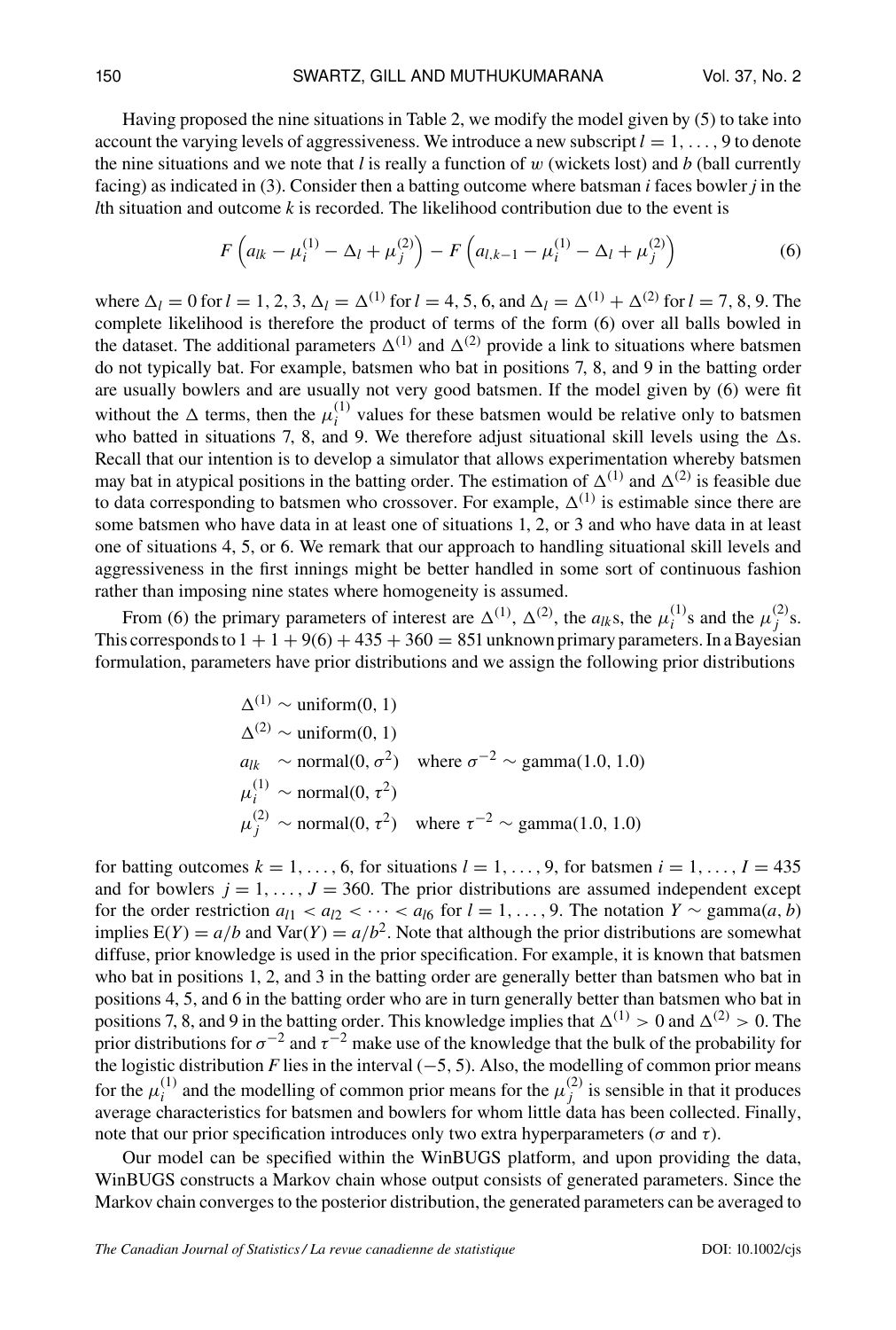obtain approximations of the posterior means.When the parameters are estimated, the probabilities  $\hat{p}_{jwbk}$  for the simulator (3) are obtained by substituting the relevant primary parameter estimates into (6). One of the features of the model is that it permits inference on various batsman/bowler combinations at different stages of a match even when they have not faced one another in actual competition.

In our WinBUGS implementation, we used a burn-in of 10,000 iterations and a further 10,000 iterations for parameter estimation. This required approximately 1 day of computation. Standard diagnostics such as trace plots, autocorrelation plots and varied starting values were used to assess convergence. We experimented with changes to the vague prior distributions (particularly the gammas) and found that our results were not sensitive to the prior specification.

There is an important remaining point that needs to be made concerning the fitting of the Bayesian latent variable model. In order to fit the model, we require ball by ball data to specify the terms in (6). To obtain the data, the ball by ball commentary log from the Cricinfo website was parsed into a convenient format. For this, we used a Java script that extracted the relevant details on a ball by ball basis, and stored the data in a tabular form. For example, codes were created to index batsmen and bowlers, and outcomes were categorized according to (1).

#### 2.2. Generating Runs in the Second Innings

Up until now, we have considered only the generation of first innings runs. It is evident that the conditional distributions  $[X_b | X_0, \ldots, X_{b-1}]$  for the second innings also depend on the current score of the match. For example, it is well known that when the team batting first scores an unusually high number of runs, the team batting second becomes more aggressive in its batting style.

One idea is to modify the model given by (6) so that batting outcome probabilities also depend on the score of the match. One could imagine introducing additional subscripts to the *alk* terms to denote the score of the match. The problem with such an approach is that there would be many more parameters and very few replicate observations for the purposes of estimation.

Our approach is to leave the model given by  $(6)$  as it stands, and view the  $p_{ijwbk}$  terms in (3) as the first innings probabilities which share some characteristics with the second innings probabilities. We account for the current score in the second innings by modifying the conditional distributions  $[X_b | X_0, \ldots, X_{b-1}]$  used in the algorithm for simulation. Consider then the stage of the second innings where batsman *i* faces bowler *j*, *w* wickets have been lost and the *b*th ball is about to be bowled. For notational convenience, we suppress the subscripted notation *ijwb*. Then, referring to (1) and ignoring wide-balls and no-balls, the expected number of runs that the batsman scores on the current ball is

$$
E_1(p) = p_3 + 2p_4 + 3p_5 + 4p_6 + 6p_7
$$

and the expected proportion of resources that the batsman consumes on the current ball is

$$
E_2(p) = (x + y)p_1 + xp_2 + xp_3 + xp_4 + xp_5 + xp_6 + xp_7
$$
  
= x + yp<sub>1</sub>

where the proportion of resources lost *x* due to the current ball and the proportion of resources lost *y* due to a wicket are known quantities that are available from the Duckworth/Lewis resource table (Duckworth & Lewis, 1998, 2004). For the batsman to become more aggressive during the match, this implies a change in the probabilities  $p = (p_1, \ldots, p_7)$ . We make the assumption that the batsman modifies his overall batting behaviour from *p* to  $p' = (p'_1, \ldots, p'_7)$  according to the current score in the match.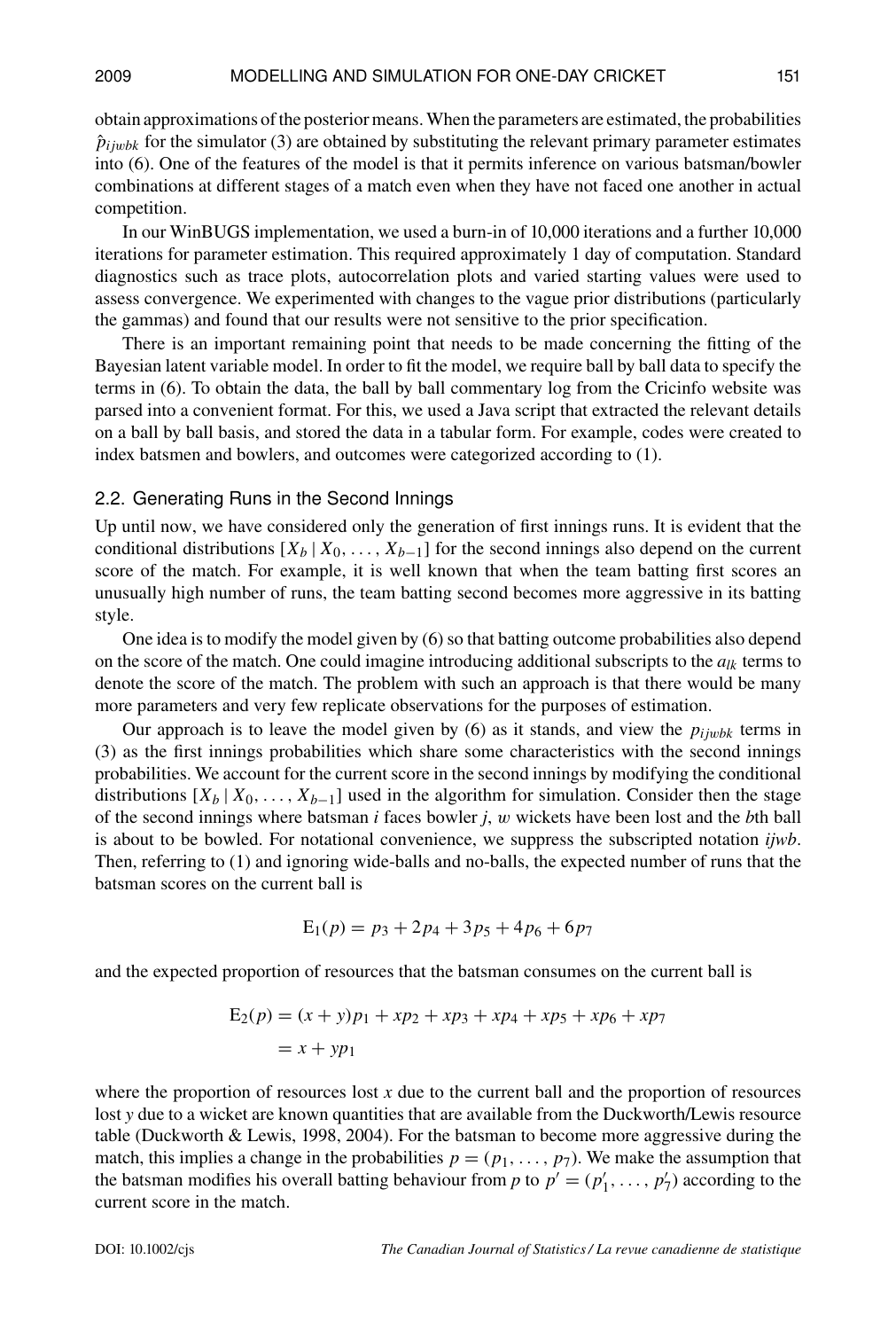Consider now the situation where *f* runs have been scored in the first innings, *s* runs have been scored in the second innings and the proportion of resources remaining in the second innings is *r*. To win, the team batting second needs to score  $f - s + 1$  runs in the remainder of the match relative to the *r* resources that are available. This suggests that the run to resource ratio for the batsman should be at least  $(f - s + 1)/r$ . If  $(f - s + 1)/r > E_1(p)/E_2(p)$ , then the team batting second is on the verge of losing/tying, and we assume that the batsman becomes more aggressive in his batting style. We therefore propose that the batsman modifies his style from  $p$  to  $p'$  where

$$
p'_2 = cp_2, \quad c \in (0, 1). \tag{7}
$$

The idea is that a more aggressive batsman swings the bat more often and is less likely to score 0 runs (i.e.,  $p'_2$  <  $p_2$ ). When  $c = 1$ , the batsman is behaving in a neutral fashion (i.e., not extra aggressive), and when  $c = 0$ , the batsman has reached his limit of aggressive behaviour where scoring 0 runs is impossible. Accordingly, when  $(f - s + 1)/r > E_1(p)/E_2(p)$ , we set

$$
c = \frac{rE_1(p)}{(f - s + 1)E_2(p)}.\tag{8}
$$

We propose that when  $c \in (0, 1)$  as in (8), the decrease in probability from  $p_2$  to  $p'_2$  results in an increase in the probability of dismissal

$$
p'_1 = p_1 + \delta p_2 (1 - c), \quad \delta \in [0, 1]
$$
\n(9)

and a proportional increase in the run-scoring probabilities

$$
p'_{i} = \left(\frac{1 - p_1 - (c + \delta(1 - c))p_2}{1 - p_1 - p_2}\right) p_i, \quad i = 3, ..., 7.
$$
 (10)

It is easy to establish that  $p'_1, \ldots, p'_7$  form a simplex, and hence constitute a probability distribution. Observe that the free parameter  $\delta \in [0, 1]$  determines the degree to which the aggressive behaviour affects dismissals (9) and run-scoring (10). When  $\delta = 1$ , all of the aggressive behaviour increases the dismissal probability, and when  $\delta = 0$ , all of the aggressive behaviour increases the run-scoring probabilities.

When a batsman is aggressive in the second innings (i.e.,  $c \in (0, 1)$ ), it is easy to establish that

$$
E_1(p') = \left(\frac{1 - p_1 - (c + \delta(1 - c))p_2}{1 - p_1 - p_2}\right) E_1(p) \ge E_1(p)
$$
\n(11)

and

$$
E_2(p') = E_2(p) + \delta p_2(1-c)y \ge E_2(p). \tag{12}
$$

In modifying his behaviour from  $p$  to  $p'$ , the inequalities (11) and (12) imply that the batsman simultaneously increases the expected number of runs scored and the expected number of resources consumed on the current ball. Moreover, it is straightforward to show that both  $E_1(p')$  and  $E_2(p')$ are decreasing functions of  $c \in (0, 1)$ . These consequences correspond to our intuition of more aggressive batting.

The remaining detail in modelling aggressive batting in the second innings is the determination of the parameter  $\delta \in [0, 1]$ . Although an aggressive batsman is attempting to increase his run production  $E_1(p)$ , the quantity which really determines the quality of batting is  $E_1(p')/E_2(p')$ . We argue that a batsman is unable to modify his batting style from  $p$  to  $p'$  so as to make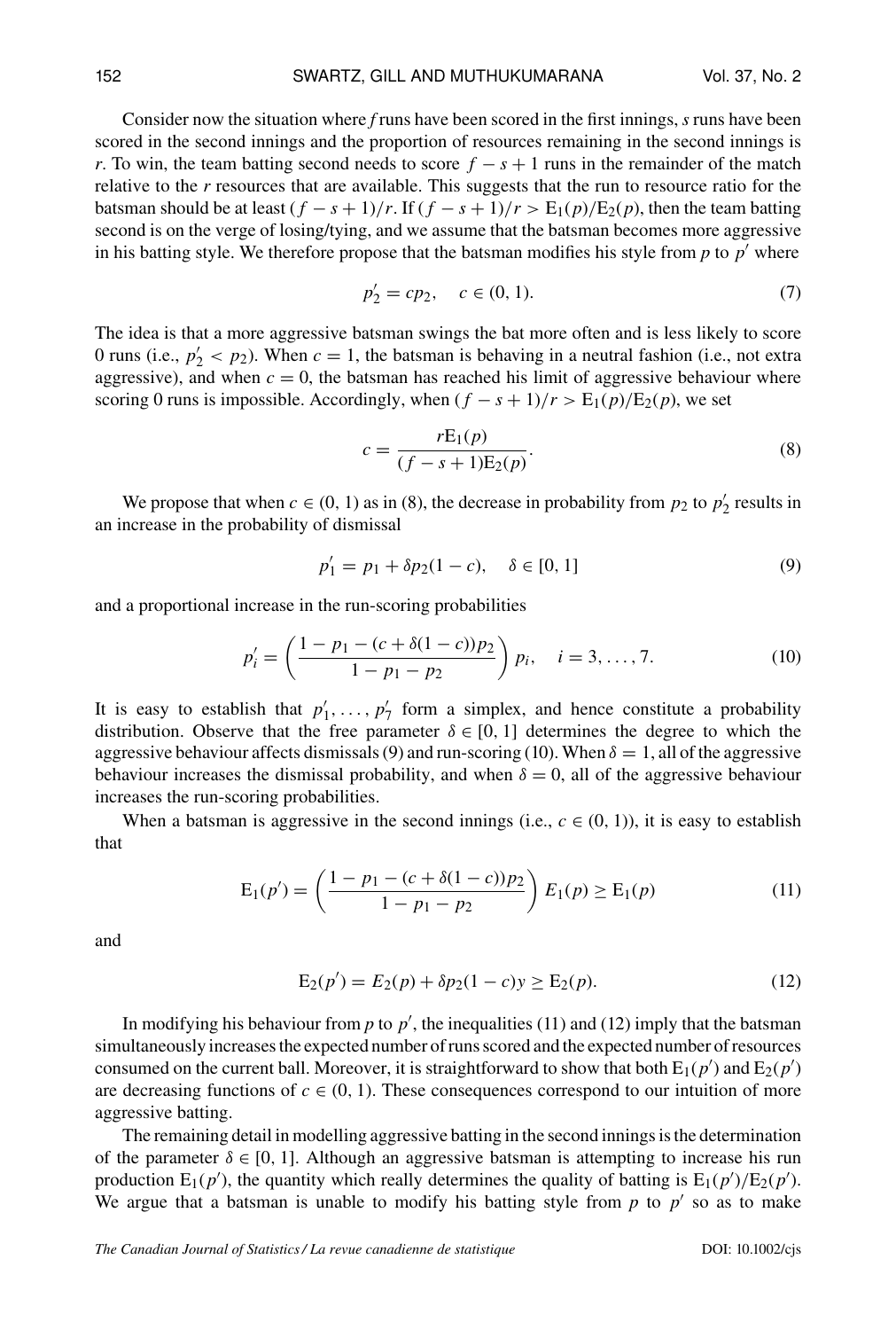$E_1(p')/E_2(p') > E_1(p)/E_2(p)$ ; for if he were able to do this, he would do it all the time, in both the first and second innings. However, when a team is on the verge of losing (i.e.,  $(f - s + 1)/r$ )  $E_1(p)/E_2(p)$ ), we suggest that a batsman may be willing to sacrifice  $E_1(p')/E_2(p')$  with the benefit of increased run production  $E_1(p')$ . In other words, we require  $E_1(p')/E_2(p') \le E_1(p)/E_2(p)$ and that  $E_1(p')/E_2(p')$  be an increasing function of  $c \in (0, 1)$ . Using the expressions in (11) and (12), it is possible to show that  $E_1(p')/E_2(p')$  is an increasing function of  $c \in (0, 1)$ provided  $\delta > E_2(p)/(E_2(p) + y(1 - p_1 - p_2)) \in (0, 1)$ . Since a batsman would naturally desire  $E_1(p')/E_2(p')$  to be as large as possible, we therefore set

$$
\delta = \frac{E_2(p)}{E_2(p) + y(1 - p_1 - p_2)}.\tag{13}
$$

If  $(f - s + 1)/r < E_1(p)/E_2(p)$ , the team batting second is on the verge of winning, and although it may not be optimal, batsmen become more cautious. The tendency to become more cautious when protecting a lead is widely acknowledged in many sports including American football, basketball, and ice hockey. Following the above development for aggressive batting, a similar modification in a batsman's style from  $p$  to  $p'$  can be obtained. The idea is that a more cautious batsman provides greater protection of the wicket and is more likely to score 0 runs. Specifically, we set *c* and *δ* according to (8) and (13), respectively, and we determine the probabilities  $p'_1, \ldots, p'_7$  according to (7), (9), and (10). In this case, increasing *c* corresponds to increasing cautiousness. We note that  $p'_2 > p_2$  and  $p'_i < p_i$  for the remaining probabilities  $i = 1, 3, 4, 5, 6, 7$ . We keep in mind that it may be necessary to reduce *c* to an upper bound to ensure that the probability vector  $p'$  forms a simplex. We note that the only way that the limit of cautious behaviour is reached (i.e.,  $c = 1/p_2$ ) is when  $(f - s + 1)/r = 0$  which means that the batting side has already won the match and batting has terminated.

There is a final modification in our approach to second innings batting which we now consider. In many sporting activities it is an advantage to have the final offensive opportunity in a game. For example, this is the case in baseball where it is widely viewed as advantageous to bat in the bottom innings since strategy varies according to the number of runs required. Similarly, it is generally beneficial in golf to play in the last foursome of a tournament since the score to beat is known. It therefore seems reasonable that a second innings batting advantage should also exist in one-day cricket. An advantage in second innings batting seems to go hand in hand with the quotation from Sir Francis Bacon that "knowledge is power". However, upon looking at empirical data, de Silva  $\&$  Swartz (1997) found no such advantage in second innings batting for ODI cricket. A possible explanation is that the strategic advantage in second innings batting is offset by the deterioration of the pitch during the second innings. As a match progresses, the pitch often becomes worn down, and batting becomes more difficult as bowling is subject to more erratic bounces. Although our procedure for generating runs in the second innings takes strategy into account through modified aggression levels in batting, our procedure fails to account for the deterioration in the pitch. We therefore introduce the "pitch variable"  $\eta$  in (6) which is activated in second innings batting but not in first innings batting. We define *η* as an offset to the parameters  $a_{l1}$ , modifying  $a_{l1}$  to  $a_{l1} + \eta$ . This has the effect of increasing the probability of dismissal in second innings batting. Since our estimation procedure is based on first innings data only, we do not treat the pitch variable *η* as a standard parameter which is estimated but rather we treat  $\eta$  as a tuning parameter. We have set  $\eta = 0.15$  (a very small adjustment relative to the size of  $a_{11}$ ) to coincide with the findings of de Silva & Swartz (1997). The treatment of  $\eta$  as a tuning parameter may be more appropriate than viewing *η* as a pitch variable. As pointed out by a referee, it is not always the case that batting conditions deteriorate during the course of a match.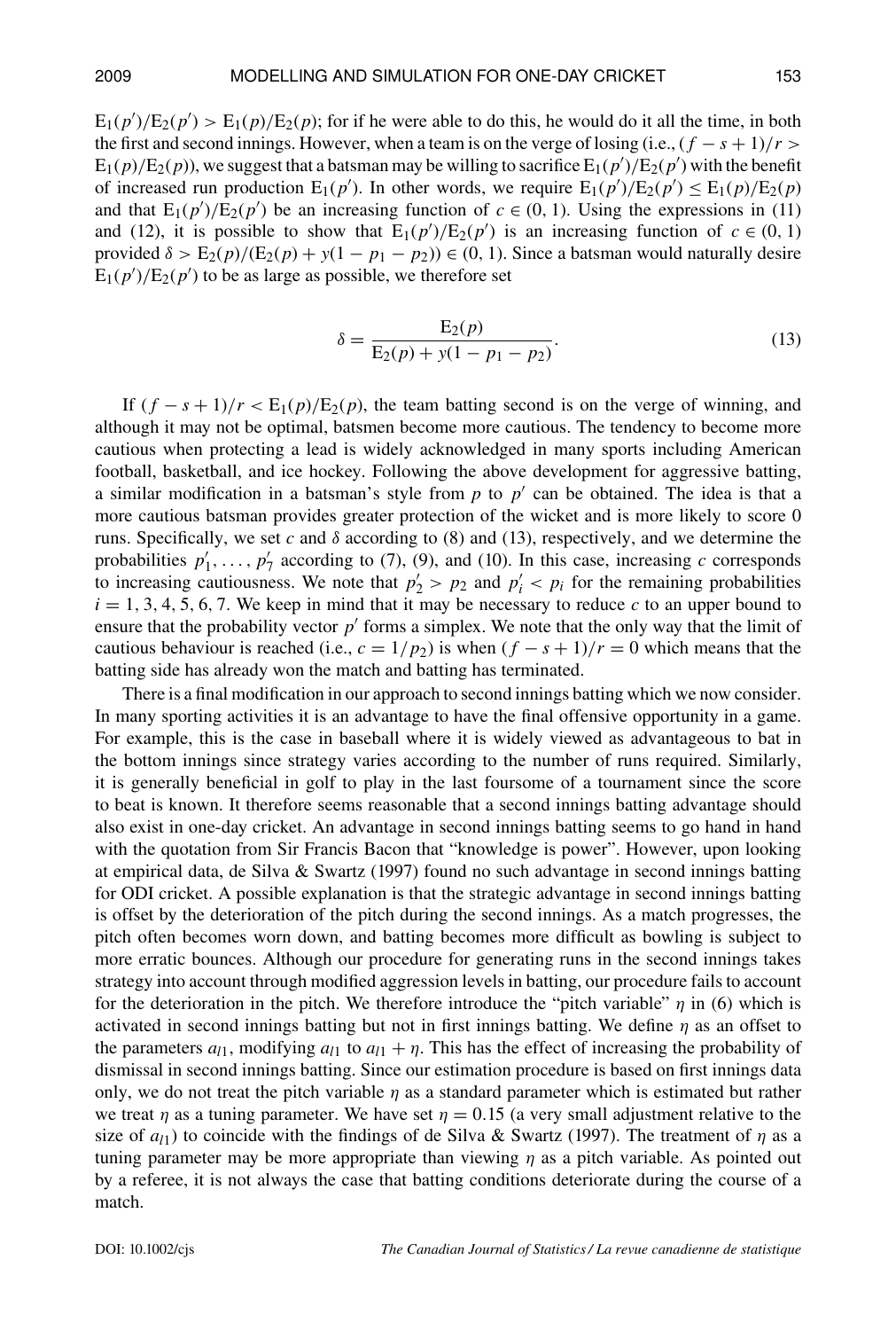#### 3. TESTING MODEL ADEQUACY

As a type of cross-validation procedure, we fit the Bayesian latent variable model using only first innings data. Although this reduces the size of the dataset (by roughly 50%), it permits us to compare simulated results for the second innings with actual second innings results that were not used in determining the parameter estimates.

The model was fit using WinBUGS software where posterior means were calculated for the 853 model parameters. Although the WinBUGS program requires two hours of computation, once the parameter estimates are obtained, they can be used over and over again as inputs to the simulation program.

Another advantage of the Bayesian formulation concerns the use of parameter estimates in the simulation program. It is a widely held belief that the performances of batsmen and bowlers are not constant. For example, batsmen have good days and bad days, and this can be related to their health or any number of reasons. In a Bayesian formulation, we need not use the same parameter estimates  $\mu^{(1)}$  and  $\mu^{(2)}$  (posterior means) for batsmen and bowlers over all matches. Alternatively, at the beginning of a match, the  $\mu^{(1)}$  and  $\mu^{(2)}$  values can be generated from their respective posterior distributions to reflect match by match variation in performance.

Now, there are countless ways that one might test the adequacy of the model. In Table 3, we provide the estimated probabilities *pijwbk* for some batsmen/bowler combinations at different states of a match. We have also included the expected number of runs per over for each combination. We have presented batting outcome probabilities when Alistair Cook of England is batting against Glenn McGrath of Australia, and against Nazmul Hossain of Bangladesh. At the beginning of a match (i.e., ball 1, 0 wickets), we observe that with probabilities 0.681 and 0.078, Cook scores 0 runs and 4 runs respectively against McGrath. At the beginning of a match, these probabilities change to 0.626 and 0.100 respectively when Hossain is bowling. These changes are consistent with the general belief that McGrath is a better bowler than Hossain. We then investigate a situation where batsmen ought to become more aggressive (ball 271 when 2 wickets are lost). Indeed, the probability that Cook scores 0 runs decreases substantially to 0.338 and 0.285 depending on whether McGrath or Hossain is the bowler. We also note a curious result concerning the probability of scoring 4 runs. Even though batsmen are more aggressive on ball 271 with 2 wickets than at the beginning of a match (ball 1 with 0 wickets), the fielding restriction that is in place at the beginning of a match enables batsmen to score 4's at a higher rate. This batting behaviour is observed in Table 3 and has been verified by looking at empirical data. In Table 3, we also investigate the case of ball 271 when 4 wickets are lost which according to common knowledge should be a less aggressive batting situation than ball 271 when 2 wickets

TABLE 3: Batting probabilities  $p$  for various states and the expected number of runs per over  $E(R)$  where CM denotes the Cook/McGrath matchup and CH denotes the Cook/Hossain matchup.

| State of the match        | Dismissal | Zero  | <b>One</b> | Two   | Three | Four  | <b>Six</b> | E(R) |
|---------------------------|-----------|-------|------------|-------|-------|-------|------------|------|
| CM (ball 1, 0 wickets)    | 0.024     | 0.681 | 0.165      | 0.038 | 0.010 | 0.078 | 0.004      | 3.7  |
| CM (ball 271, 2 wickets)  | 0.039     | 0.338 | 0.452      | 0.077 | 0.006 | 0.069 | 0.018      | 6.1  |
| CM (ball 271, 4 wickets)  | 0.033     | 0.352 | 0.435      | 0.085 | 0.007 | 0.071 | 0.017      | 6.1  |
| CH (ball 1, 0 wickets)    | 0.018     | 0.626 | 0.191      | 0.047 | 0.012 | 0.100 | 0.006      | 4.5  |
| CH (ball 271, 2 wickets)  | 0.030     | 0.285 | 0.472      | 0.094 | 0.008 | 0.088 | 0.024      | 7.1  |
| CH (balls 271, 4 wickets) | 0.025     | 0.297 | 0.454      | 0.103 | 0.008 | 0.091 | 0.022      | 7.1  |

*The Canadian Journal of Statistics / La revue canadienne de statistique* DOI: 10.1002/cjs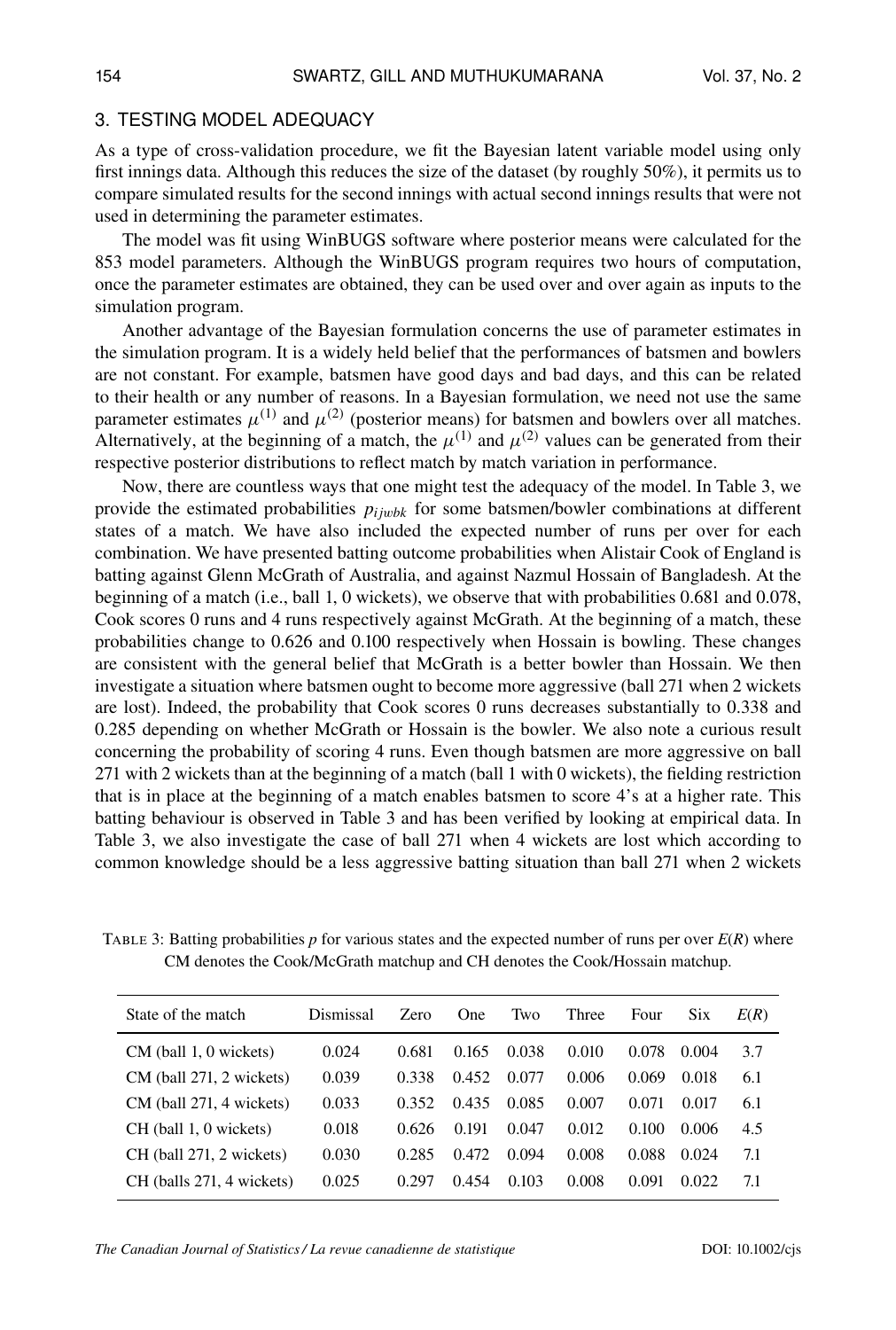are lost. Accordingly, we observe that the probability of 0s increase and the probability of 1s decrease in the less aggressive situation.

In Table 4, we investigate the adjustment from  $p$  to  $p'$  in the second innings. Consider again the matchup between the batsman Cook and the bowler Hossain. Suppose that Bangladesh has scored  $f = 250$  runs in the first innings. Suppose further that ball  $b = 183$  is about to be bowled and  $w = 3$ wickets have been lost in the second innings (situation 2). From the Duckworth/Lewis table, we therefore have the proportion of resources lost  $x = 0.0027$  due to the current ball and the proportion of resources lost  $y = 0.044$  due to a wicket. This might be considered as a "middle point" of the second innings since the proportion of resources used is  $R(w, b) = 0.4993$ , and therefore, the proportion of resources remaining is  $r = 0.5007$ . In this case, the estimated parameters give  $E_1(p) = 0.9723$  and  $E_2(p) = 0.00393$ . We now investigate the outcome probabilities  $p'_{ijwbk}$ when England has scored  $s = 127, 90, 60$  runs. When  $s = 127$ , then  $(f - s + 1)/r = 247.7 \approx$  $E_1(p)/E_2(p) = 247.5$  and England is on pace to draw the match, and  $p' = p$  (i.e., no adjustment). When  $s = 90$ , Cook should become more aggressive ( $c = 0.768$ ), and when  $s = 60$ , Cook should become even more aggressive  $(c = 0.648)$ . The entries in Table 4 appear reasonable and support these tendencies.

We now compare actual runs versus simulated runs. For this, we consider the 23 matches between Sri Lanka and India from November 1998 through March 2007 in which Sri Lanka batted first. The 23 matches consist of 15 matches from the original dataset (2001–2006) used for model fitting and 8 matches outside of the training period. We simulate 1,000 first innings results for Sri Lanka based on representative batting and bowling orders employed during the time period. The resultant QQ plot comparing the actual runs and the simulated runs is given in Figure 2. We observe excellent agreement and we remark that satisfactory plots are also observed for other pairs of teams that we investigated. In comparing wickets taken, the actual results also compare favourably with the simulated results.

We also investigate the effect of the second innings adjustment. The difficulty in this exercise is that given the number of first innings runs between two teams, replicate observations tend not to occur. Therefore, to address goodness-of-fit, we provide some evidence that the second innings adjustment  $p'$  is an improvement over having the second innings team bat in a neutral fashion (i.e.,  $p' = p$ ). Consider then simulated matches between Australia and the other nine ICC teams where Australia is batting in the second innings and where the batting and bowling lineups resemble those used in the 2007 World Cup matches. We generate first innings runs for the other teams, and then second innings runs for Australia with the proposed batting adjustment *p* based on the target scores. The simulation is repeated for 1,000 hypothetical matches for each of the 9 teams. We observe that Australia uses their full 50 overs in 8.5% of the simulated matches. The small percentage seems sensible since Australia rarely uses all 50 overs in matches that they win. In matches that Australia loses, at some point when they are falling behind, they become

TABLE 4: Second innings batting probabilities  $p'$  and the expected number of runs per over for the Cook/Hossain matchup when Bangladesh has scored  $f = 250$  runs in the first innings.

| England runs $(s)$ Dismissal Zero One Two Three Four |       |       |       |       |                                     |       | Six - | Runs/over |
|------------------------------------------------------|-------|-------|-------|-------|-------------------------------------|-------|-------|-----------|
| 127                                                  | 0.016 |       |       |       | 0.452 0.397 0.058 0.008 0.062 0.008 |       |       | 5.0       |
| 90                                                   | 0.029 | 0.347 |       |       | 0.466 0.068 0.010 0.072 0.009       |       |       | 5.8       |
| 60                                                   | 0.036 | 0.293 | 0.501 | 0.073 | 0.010                               | 0.078 | 0.010 | 6.3       |

In the second innings,  $w = 3$  wickets have been lost, ball  $b = 183$  is about to be bowled and England has scored *s* runs.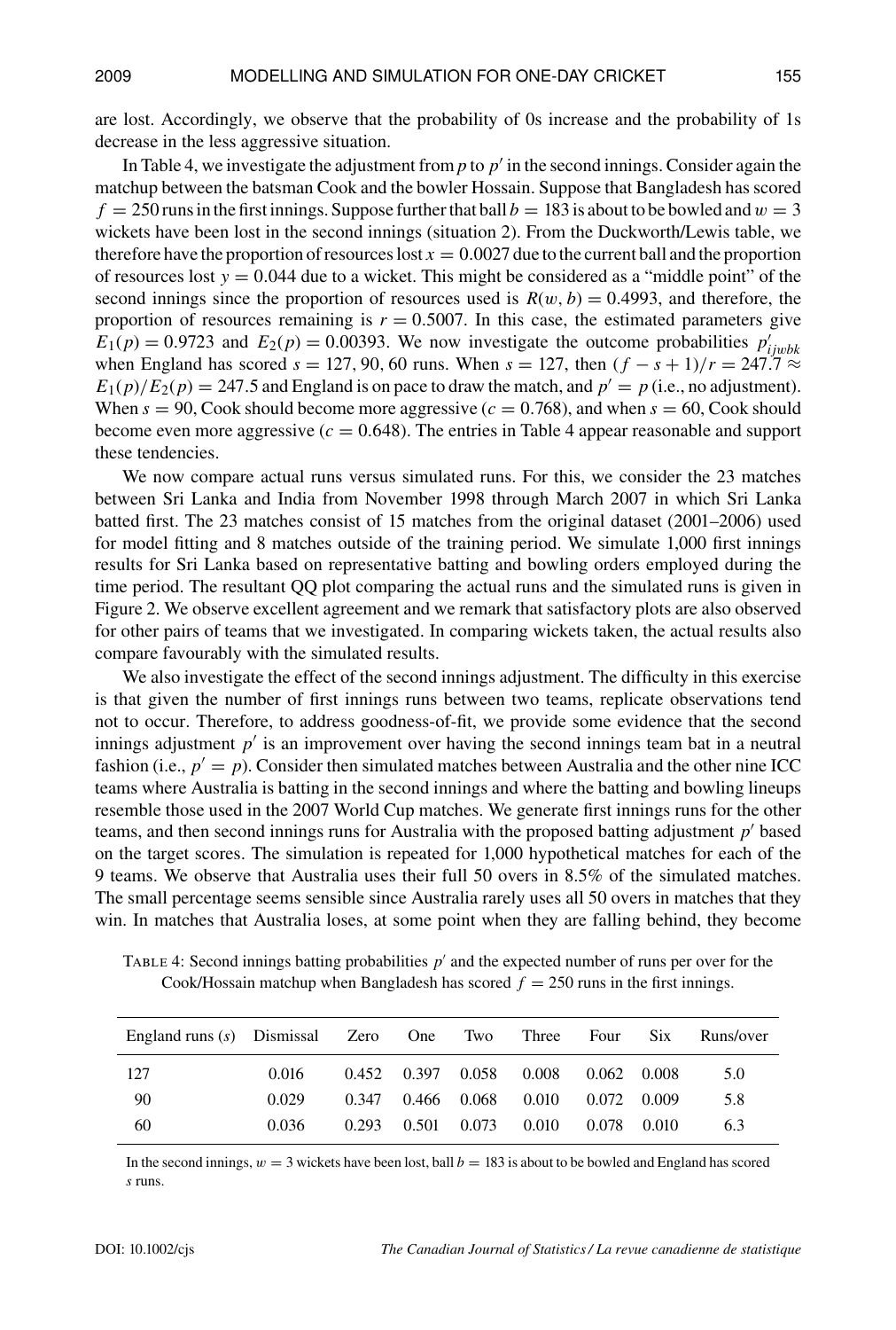

FIGURE 2: QQ plot corresponding to first innings runs for Sri Lanka batting against India.

desperate (aggressive), and typically consume all of their wickets before using the allotted 50 overs. When we repeat the simulation with neutral batting in the second innings (i.e., Australia behave as they would in the first innings), Australia uses all 50 overs 13% of the time. To get a sense of the percentages using actual data, we look at all 83 matches from 2000 to 2006 where Australia batted second, and observe that Australia used the full 50 overs only 7% of the time. This suggests that there is merit in our modification of aggressiveness in second innings batting.

## 4. ADDRESSING QUESTIONS VIA SIMULATION

Having developed a simulator for ODI cricket matches, there is no limit to the number and type of questions that may be posed. The greatest utility of the simulator occurs for circumstances in which there is limited empirical data. In these cases, without a simulator, the best that one can do is to rely on hunches with respect to the questions of interest. In this section, we give a flavour for the types of questions that might be posed. We see these types of applications as being of value not only to cricket devotees but also to selection committees and team strategists. We note that each of the simulations described below requires less than 1 min of computation.

## 4.1. Question 1

Adam Gilchrist is often an opening batsman for Australia, and Australia has not played the West Indies often in recent history. We are interested in the probability of Gilchrist hitting a century as an opening batsman against the West Indies when Australia is batting in the first innings and the West Indies are using a bowling lineup from the 2007 World Cup. Based on 1,000 first innings simulations, Gilchrist reaches a century 5.1% of the time. The result appears consistent with Gilchrist's actual batting performances where Gilchrist made a century 8 times as an opening batsman in 138 first innings ODI matches (5.8%) throughout his career (1996–2008).

## 4.2. Question 2

England has occasionally sent Alastair Cook and Matt Prior as opening batsmen. In other matches, they used Ian Bell and Michael Vaughan as opening batsmen. We are interested in the performance in the untested opening partnership of Alastair Cook and Ian Bell. More specifically, we consider the length of the partnership (i.e., the number of overs prior to losing the first wicket) for Cook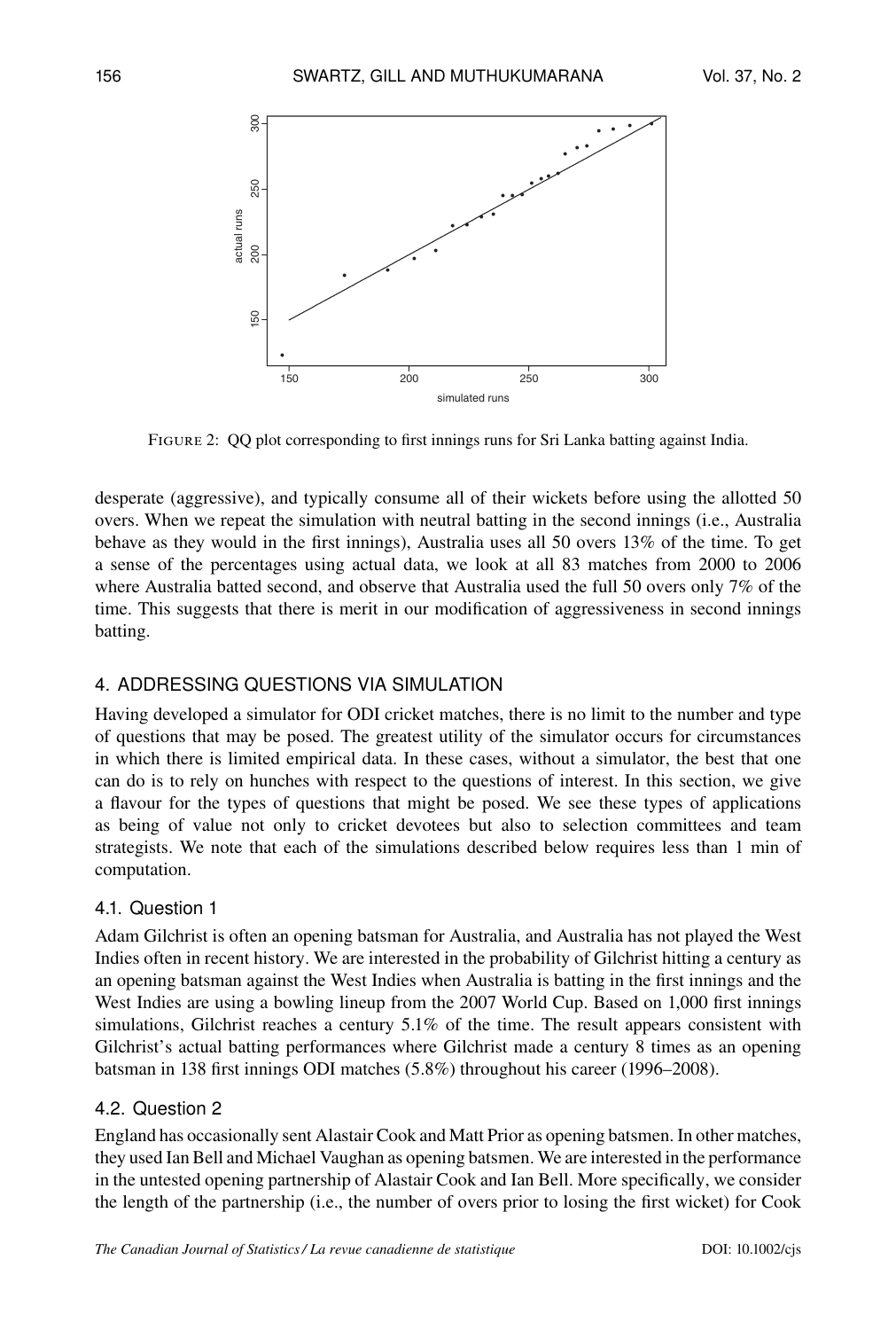

FIGURE 3: Histogram of the length of the partnership (in overs) of the untested opening partnership of Alastair Cook and Ian Bell.

and Bell when they are batting in the first innings against Pakistan where Pakistan uses a bowling lineup comparable to the lineup used in their December 15, 2005 match against England. In Figure 3, we provide a histogram of the number of overs in the length of their partnership based on 1,000 simulations. We observe that the median and the mean length of the partnership is 5 overs and 7.1 overs respectively. It appears very unlikely for Cook and Bell to have a partnership exceeding 20 overs.

## 4.3. Question 3

Consider a match between New Zealand and Sri Lanka where Sri Lanka is batting in the second innings and New Zealand has scored an impressive 300 runs in the first innings. We are interested in the probability that Sri Lanka can overcome the barrier and win the match. Based on 1,000 simulations, and taking batting/bowling lineups used in the 2007 World Cup matches, we observe that Sri Lanka wins 10.0% of the simulated matches. The result is consistent with Sri Lanka's first innings performance in the current decade where Sri Lanka has scored over 300 runs in 9 out of 121 matches (i.e., 7.4% of the time).

## 4.4. Question 4

Muttiah Muralitharan of Sri Lanka is a spin bowler and is widely regarded as one of the best bowlers in cricket. The question arises as to his value to the Sri Lankan team. Consider a match between Sri Lanka and India where India is batting in the first innings and India's batting lineup is based on their 2007 World Cup team. We use a bowling lineup comparable to Sri Lanka's bowling lineup in the 2007 World Cup where Muralitharan was a prominent bowler. Based on 1,000 simulations, we observe that India scores 247 runs on average. When we make Muralitharan the only Sri Lankan bowler (which is of course against the rules), then India scores only 185 runs on average. Clearly, if every bowler on Sri Lanka were as good as Muralitharan, Sri Lanka would have a much better team. When we instead replace Muralitharan with Upul Chandana (a more typical bowler), then India scores 267 runs on average.

## 4.5. Question 5

Here is a crazy question that surely few people have contemplated. What would happen if we reverse a team's batting order?We consider a batting order used by Australia in the 2007World Cup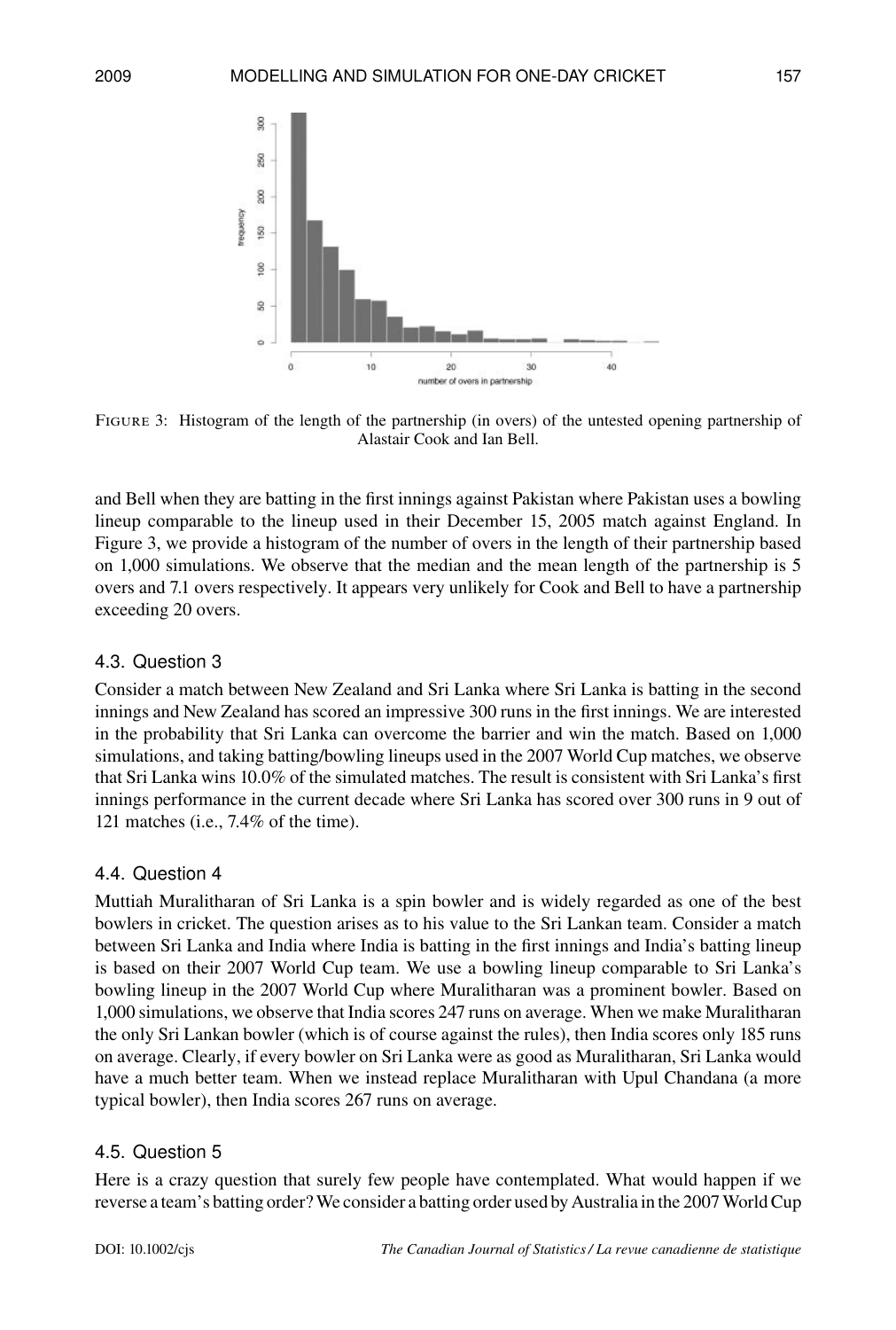matches. Based on 1,000 simulations against each of the other nine teams using their 2007 World Cup bowling lineups, Australia produces on average 272 runs, losing 6.3 wickets in 48.8 overs during the first innings. This compares favourably with empirical data over the data collection period where Australia produces on average 273 runs, losing 6.8 wickets in 49.8 overs during the first innings. When we reverse the Australian batting lineup, and simulate 1,000 matches against each of the other 9 teams, Australia produces on average 234 runs, losing 7.3 wickets in 48.4 overs during the first innings. A simple explanation for the difference in expected runs is that higher-scoring batsmen tend to be placed at the beginning of the lineup. When the batting order is reversed, they often do not get an opportunity to bat or they bat for shorter periods of time.

#### 4.6. Question 6

We now determine the probability that one team defeats another team. Using typical batting and bowling lineups taken from matches during the 2007 World Cup of Cricket, Table 5 provides estimated probabilities based on 10,000 simulations between each pair of ODI teams. Accordingly, Australia is clearly the best team, and Bangladesh and Zimbabwe are the weakest teams. The probabilities for the other teams roughly agree with the authors' beliefs although we note that the probabilities are sensitive to the choice of the batting and bowling lineups. Referring to the row and column averages, we observe that the probability of winning is nearly the same for first and second innings batting. This corresponds to the observations of de Silva & Swartz (1997) and provides a justification for the tuning parameter *η* introduced at the end of Section 2.

## 5. DISCUSSION

In this article, a simulator for ODI cricket is developed. One of the virtues of the approach is that the characteristics of individual batsmen and bowlers are used to generate ball by ball outcomes. As time progresses and more matches are played, the database may be updated to reflect changes in player characteristics.

| <b>Batting first</b> | <b>Batting</b> second |            |         |       |             |          |              |           |             |          |         |
|----------------------|-----------------------|------------|---------|-------|-------------|----------|--------------|-----------|-------------|----------|---------|
|                      | Australia             | Bangladesh | England | India | New Zealand | Pakistan | South Africa | Sri Lanka | West Indies | Zimbabwe | Average |
| Australia            |                       | 0.88       | 0.69    | 0.65  | 0.72        | 0.81     | 0.58         | 0.64      | 0.74        | 0.96     | 0.74    |
| Bangladesh           | 0.14                  |            | 0.29    | 0.23  | 0.34        | 0.42     | 0.19         | 0.25      | 0.35        | 0.77     | 0.33    |
| England              | 0.29                  | 0.75       |         | 0.43  | 0.54        | 0.61     | 0.36         | 0.43      | 0.54        | 0.89     | 0.54    |
| India                | 0.33                  | 0.75       | 0.54    |       | 0.57        | 0.65     | 0.40         | 0.46      | 0.57        | 0.89     | 0.57    |
| New Zealand          | 0.30                  | 0.81       | 0.50    | 0.44  |             | 0.64     | 0.40         | 0.46      | 0.59        | 0.92     | 0.56    |
| Pakistan             | 0.16                  | 0.58       | 0.31    | 0.27  | 0.37        |          | 0.22         | 0.28      | 0.37        | 0.78     | 0.37    |
| South Africa         | 0.44                  | 0.89       | 0.63    | 0.57  | 0.71        | 0.77     |              | 0.60      | 0.72        | 0.96     | 0.70    |
| Sri Lanka            | 0.37                  | 0.81       | 0.58    | 0.52  | 0.61        | 0.70     | 0.46         |           | 0.63        | 0.92     | 0.62    |
| West Indies          | 0.23                  | 0.67       | 0.41    | 0.34  | 0.47        | 0.55     | 0.30         | 0.36      |             | 0.85     | 0.46    |
| Zimbabwe             | 0.05                  | 0.33       | 0.12    | 0.10  | 0.15        | 0.21     | 0.08         | 0.12      | 0.16        |          | 0.15    |
| Average              | 0.74                  | 0.28       | 0.55    | 0.61  | 0.50        | 0.40     | 0.67         | 0.60      | 0.48        | 0.12     |         |

Table 5: Estimated probabilities of the row team defeating the column team where the row team corresponds to the team batting first.

The final column are the row averages and correspond to the average probabilities of winning when batting in the first innings. The final row are the average probabilities of winning when batting in the second innings.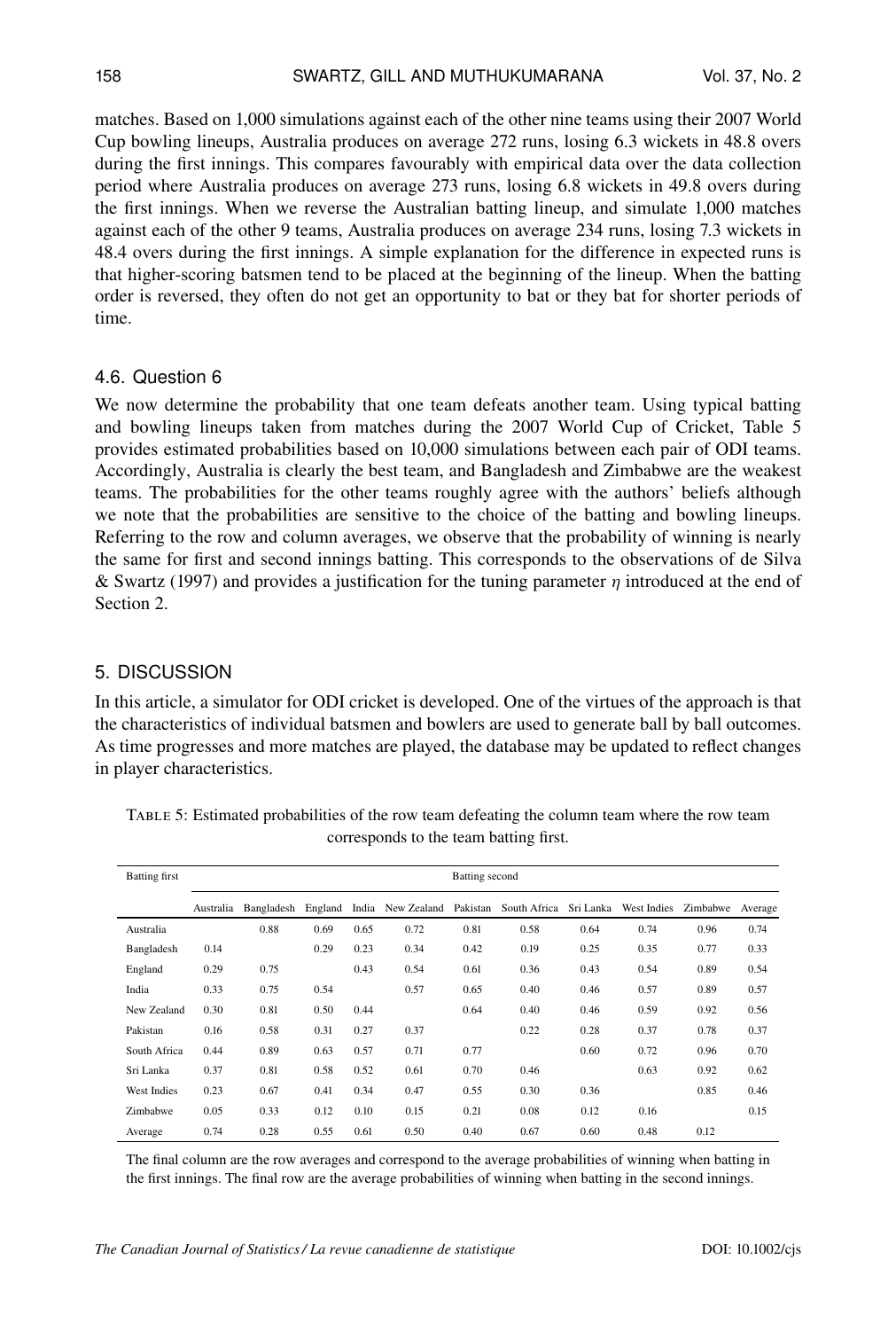Beyond obvious uses in betting, the simulator may be used to help teams determine optimal strategies. In ODI cricket, it is not so easy to test ideas as a team may only play 20 matches per year and a team does not typically play all ICC nations. For example, it is not clear how changes in the batting and bowling orders affect a match. The simulator allows a team to easily investigate the results of making changes to the batting and bowling orders.

Our simulator was developed with an attempt to realistically model one-day cricket, and it appears to do a reasonable job of reflecting major tendencies. Nevertheless, there are improvements that might be made in future implementations of the simulator. For example, rather than treat wide-balls and no-balls as aggregate characteristics, it may be possible to incorporate wide-balls and no-balls as individual characteristics of bowlers. It is also possible to include a home-field advantage term in the Bayesian latent variable model. Home field advantage has been estimated to be worth roughly 16 runs for the home team (de Silva, Pond & Swartz, 2001).

There are other modelling issues that we have not considered yet may have an impact on scoring. For example, in many sports there tends to be an aging effect where younger players improve, reach a plateau and then experience a decline in performance. Modelling the aging effect is a challenge (Berry, Reese & Larkey, 1999) and appears to be sport specific. We hope that by discarding old data and regularly updating our database, we might mitigate the aging effect by retaining data reflective of current performance. We might also consider the possibility that batsmen are more vulnerable to dismissal when they first come to the crease. Another modelling challenge involves the recognition that some batsmen struggle with certain types of bowlers (e.g., fast bowlers, spin bowlers).

Immediately prior to the World Cup of Cricket held in the West Indies in March 2007, a significant rule change was made with respect to fielding restrictions. This rule is known as the Powerplay rule which differs slightly from the temporary Powerplay rule considered during the 10-month period beginning August 2005. The new Powerplay rule has the potential of affecting the periods of constant aggressiveness as assumed in Table 2. In a few years time, when more data have been collected subject to the new rule, we plan on altering the definition of the situations in Table 2 and refitting our model. Of course, our simulations are only as good as the data which have been collected. Therefore it is advisable to regularly update our database and eliminate data that is deemed to have occurred too far in the past.

#### ACKNOWLEDGEMENTS

The authors thank the Editor, the Associate Editor and five referees for helpful comments that lead to an improvement in the article. Swartz and Gill were partially supported by Discovery grants through the Natural Sciences and Engineering Research Council of Canada.

#### BIBLIOGRAPHY

A. Agresti (2002). *Categorical Data Analysis*, 2nd edition, Wiley, New York.

- M. J. Bailey & S. R. Clarke (2004). Market inefficiencies in player head to head betting on the 2003 cricket world cup. In *Economics, Management and Optimization in Sport*, S. Butenko, J. Gil-Lafuente & P. M. Pardalos, editors, Springer-Verlag, Heidelberg, pp. 185–202.
- M. J. Bailey & S. R. Clarke (2006). Predicting the match outcome in one day international cricket matches, while the match is in progress. *Journal of Science and Sports Medicine*, 5, 480–487.
- S. M. Berry, C. S. Reese & P. D. Larkey (1999). Bridging different eras in sports. *Journal of the American Statistical Association*, 94, 661–676.
- B. M. de Silva & T. B. Swartz (1997). Winning the coin toss and the home team advantage in one-day international cricket matches. *The New Zealand Statistician*, 32, 16–22.
- B. M. de Silva, G. R. Pond & T. B. Swartz (2001). Estimation of the magnitude of victory in one-day cricket. *The Australian and New Zealand Journal of Statistics*, 43, 259–268.